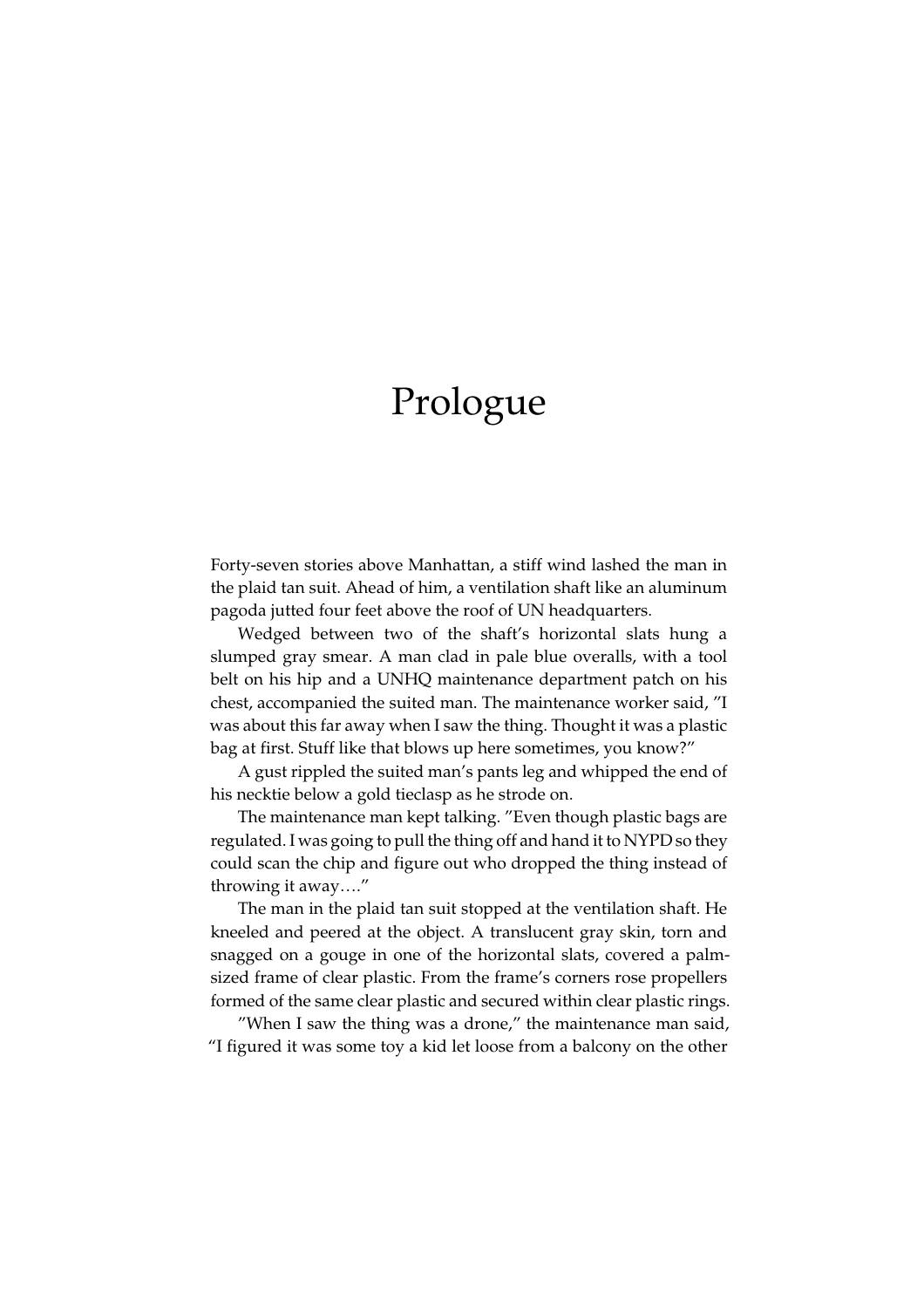side of First Av." He waved the back of his hairy hand toward the skyscrapers rising above their heads to the west. "I was just going to toss it— $"$ 

"You were going to throw out an item that violated UNHQ airspace?" The suited man had a gravelly voice. "Toy or not."

The maintenance man blinked repeatedly. He mouthed air before words came in a rush. "I know I'm supposed to report every last little thing that's out of whack but I'd just be wasting your time with distractions that keep you from what you're supposed to be doing, am I right?"

"In that case, why didn't you throw it in the trash?" The suited man cleared his throat. "Why are you wasting my time?"

"No, swear to God, I'm not wasting your time. I was going to toss it, but when I got as close to it as we are now, I saw a flash. Lit up the inside of the shaft like a strobe. White so light it looked blue. I've never seen or heard of a kid's toy drone that would do that. And then it put out a burned electrical smell.A spy drone would self-destruct like that, am I right?"

"A spy drone?" The suited man ran a finger along his mustache. He then reached into his suit jacket's inner pocket. Out came latex gloves and a rolled-up case of brown leatherette.

He slid the gloves over his hands, then set the case on the roof, opened the hook-and-loop closure with a *scritch* momentarily louder than the moaning wind, and unrolled the case. Pockets held tools and evidence bags in straight rows.

The man in the plaid suit slid large tweezers from their pocket. With a pinch of his fingers and a flick of his wrist, a gallon bag unfolded. The bag's opening gaped.

He moved the tweezers toward the snared drone. "If this is a spy device, we'll find out."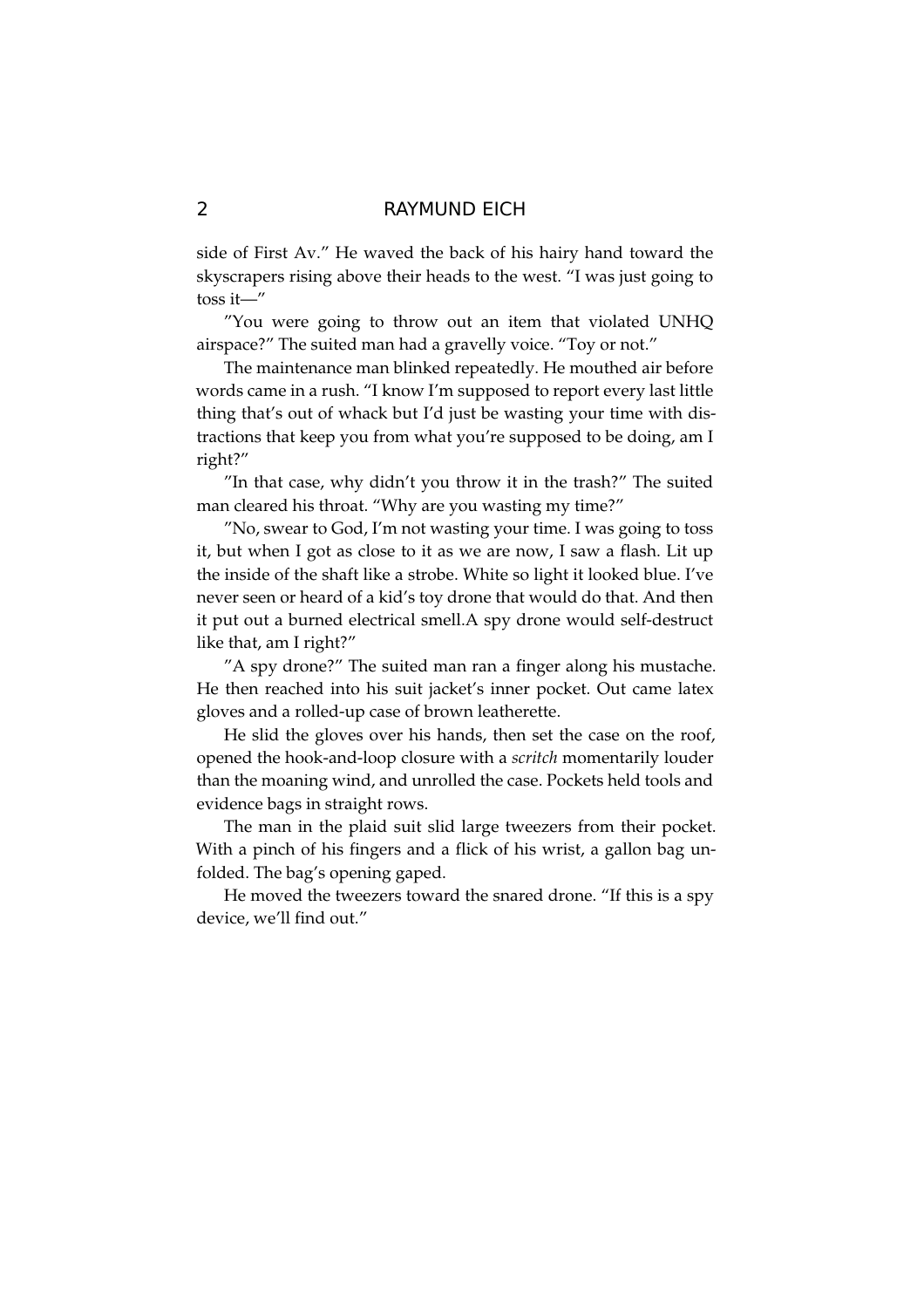1

A woman's voice in his head woke him. [It's time.]

The light of an overcast day seeped through the vertical blinds and softened the clinical lines and grayscale pallete of Stone Chalmers' bedroom. Instead of rain, Manhattan's incessant background noise sounded on the windows.

Alone on his king mattress, Stone stretched his arms. His knuckles bumped the headboard. [Let me sleep, Caitlyn.] The quantum computers embedded in their skulls on Minerva were too damn invasive.

[There's a lot we need you to do today. Get up.]

We? Caitlyn Fredriksen-hazel eyes, long blond hair, an Interstellar Transport Bureau operative with three years of experience in spycraft, and despite her youth trusted with great responsibility-ran the Minervan conspiracy's operations in New York alone.

Didn't she?

Stone swung his legs over the side of the bed. Clad only in pajama pants, he shuffled toward the bathroom. [Where do you want me to start?]

[The Iron Horse Gym. On 94th between 1st and 2nd. Your retina scan is in their system under the name Galen Heinrichs. Your retina scan will allow you in. It will also open men's locker 19.]

[And then?]

[I'll let you know. Out.]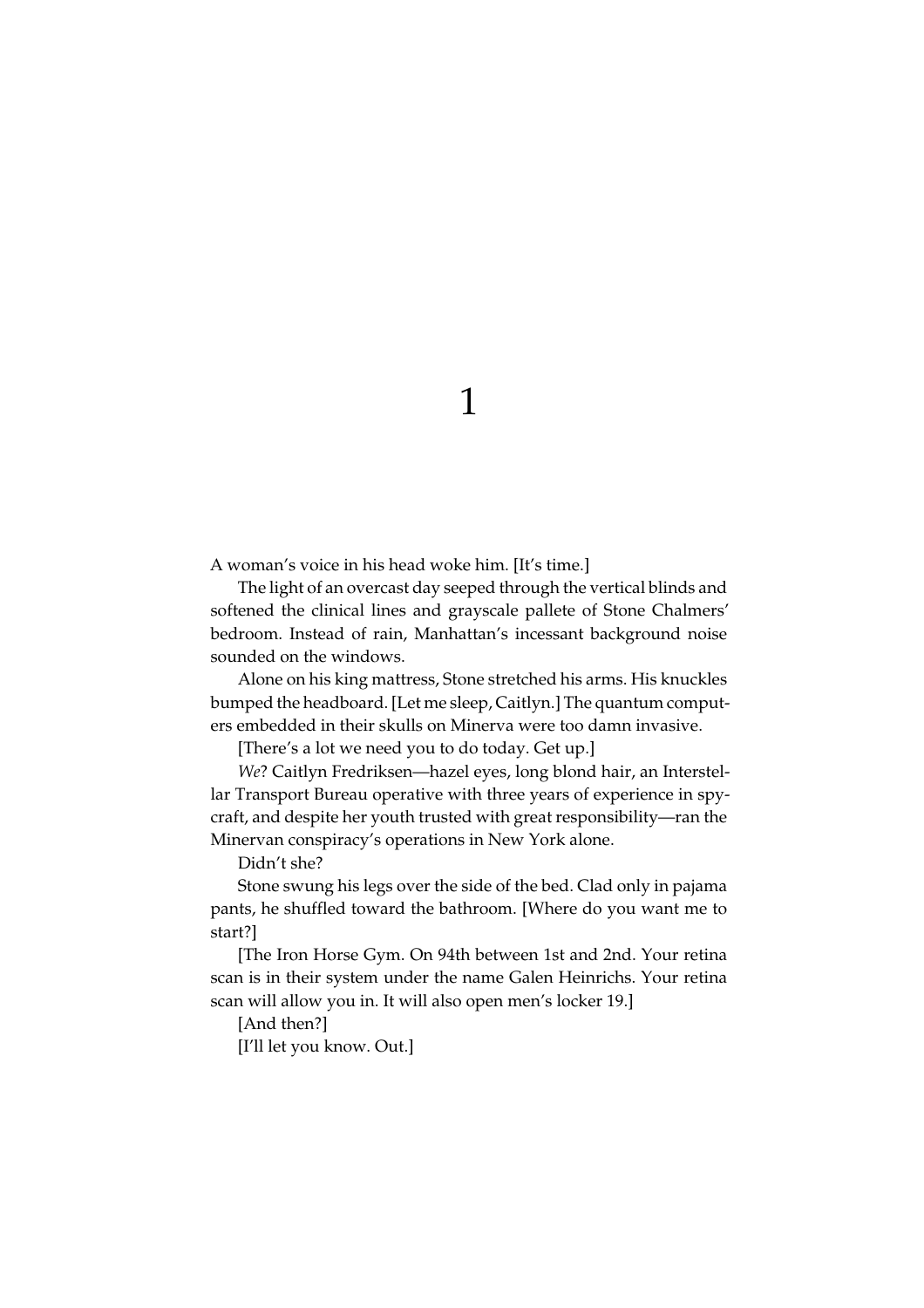After taking a leak, he went to the kitchen of his apartment and prepared a pre-workout shake. A soprano's aria trickled to him through the wall from Mr. Leipziger's place. Stone drank bitter greens incompletely masked by the flavor of chocolate.

In the living room, he slid the coffee table on its plastic feet across the hardwood floor, then ran through five Tibetan yoga exercises. He took a step toward the eighty-eight pound kettlebell on the corner rack, then stopped.

If he had to go over thirty blocks north to a gym, why not work out there?

By the time Stone changed into workout clothes, packed an outfit to change into after a shower, and descended the elevator, his coupe waited for him at the curb. The coupe's black finish and faceted angles alternatively absorbed and reflected the sickly light of an autumn day. A far cry from the curved lines of the cars the Minervans had given to the UN motor pool. The two-door in which he'd ridden with Caitlyn to the pine forest two nights before the wormhole placement. The sedan carrying two corpses out of the UN tower-

Stone pinched the bridge of his nose. If the plot he'd joined with her succeeded, in ten years, all his crimes would be revealed.

If the plot failed, he would be dead.

His black coupe popped open its curb-side door. He climbed in.

The car's nav computer decided that the FDR would be quicker than 3rd Avenue. He soon traveled north along the East River. Choppy gray water like the scales of a rotting trout lay between him and Roosevelt Island. Behind him, teeming skyscrapers blocked the view of UN headquarters a mile to the south.

In the neighborhoods around UN headquarters, a million people worked for official agencies and affiliated international non-profits. A million people imposed the UN's will on Earth's five billion survivors of the Crisis of the Twenty-First Century and the inhabitants of almost fifty colony worlds.

Five Minervans, Caitlyn, and he would somehow depose them.

Stone exhaled. He'd faced long odds when he'd worked to impose the UN's will on others. He'd deal with the long odds now the way he had then: take one action at a time.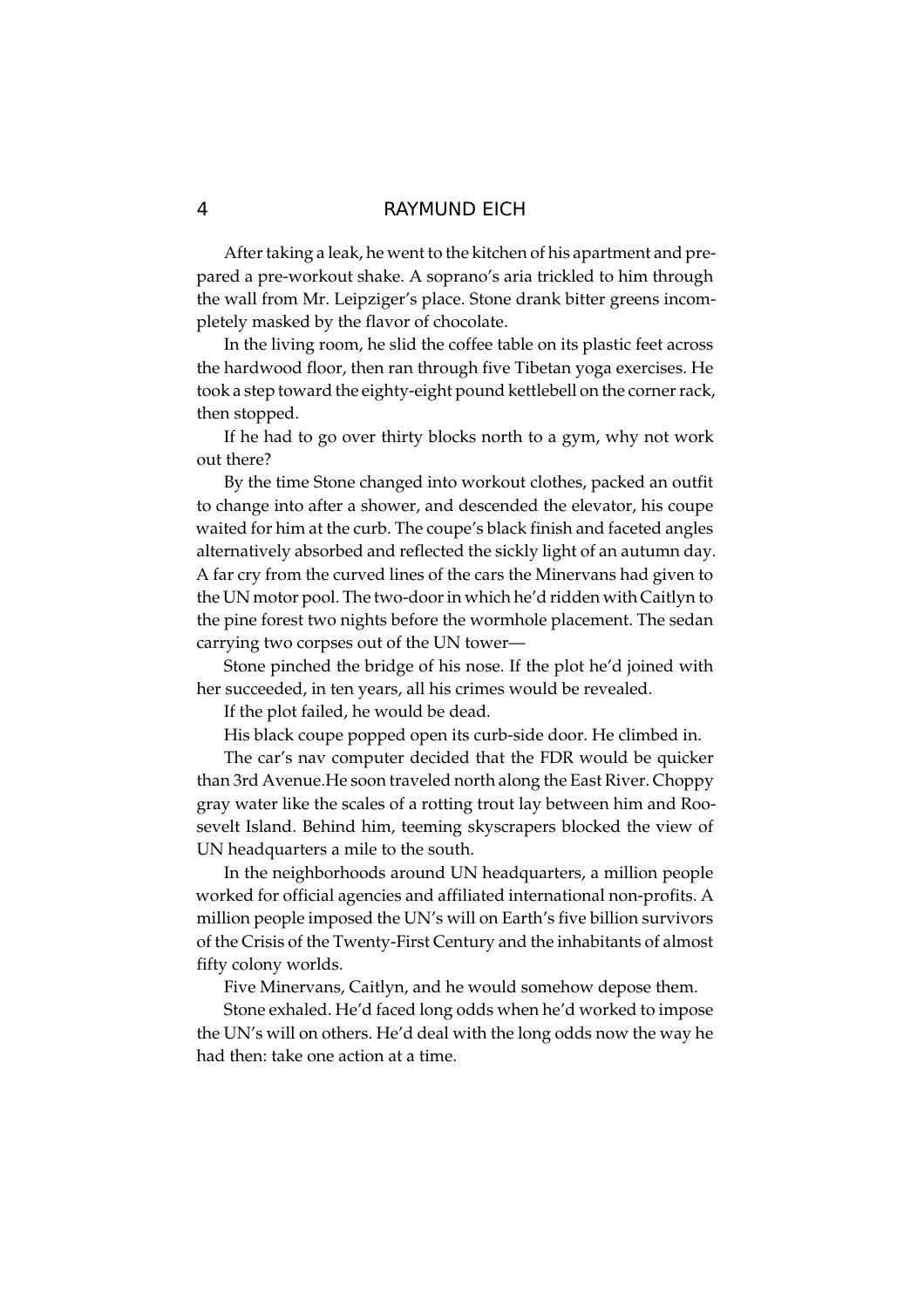His coupe pulled up in front of the gym. Tinted glass covered a three-story building. Stone got out and went to a door under a flat awning while the coupe drove off to the nearest parking garage with an open space. He turned his eye to the retina scanner, pressed his bare forearms together in front of his chest.

A buzz. A green light. He pulled open the door and went in. Across an open space the width of the building, black and cushy interlocking mats covered the floor. The far wall held racks of kettlebells, black cast iron cannonballs with integrated handles. In one corner, an obese man huffed through swings with an eighteen-pound kettlebell. A man whose deep wrinkles and wispy white hair indicated years of missed rejuvenation treatments wobbled on his knees while he pressed a thirty-six-pounder above his head. A woman with frazzled hair and postpartum jowls lunged across the gym, holding in each hand a kettlebell so small Stone couldn't even guess the weight.

Quick glances told Stone these weren't counterintel operatives tipped off to who he was and why he came here.

He followed a sign for Locker Rooms and went toward the back. Down open stairs came the whiskings of a stationary bike class. Flashes of color from upstairs suggested a video wall depicted a jungle full of ruined stone temples blurring past the cyclists.

The door to the men's locker room creaked open when he neared. A musty scent and the aroma of a citrus cleaner battled in his nose. The musty scent won. Cobalt blue subway tiles covered the floor. The lockers stood two-high along the sidewall. Silence from the showers and no one else about.

A retina scan lock you could buy at a bodega sealed locker 19. Stone lifted it to his eye. A green LED soon flashed. He tugged the lock open and used it as a handle to swing out the locker door.

An unlabeled memory stick lay in the back corner, as if it had fallen out of someone's hip pocket. A plastic sack, twist tied by its handles, looked—and smelled—like it held last week's socks.

Stone shoved his gym bag in and locked up.

Twenty minutes later, breathing slowly while his straight left arm held eighty-eight pounds of iron above his head, Caitlyn's voice barged into his mind. [What are you doing?]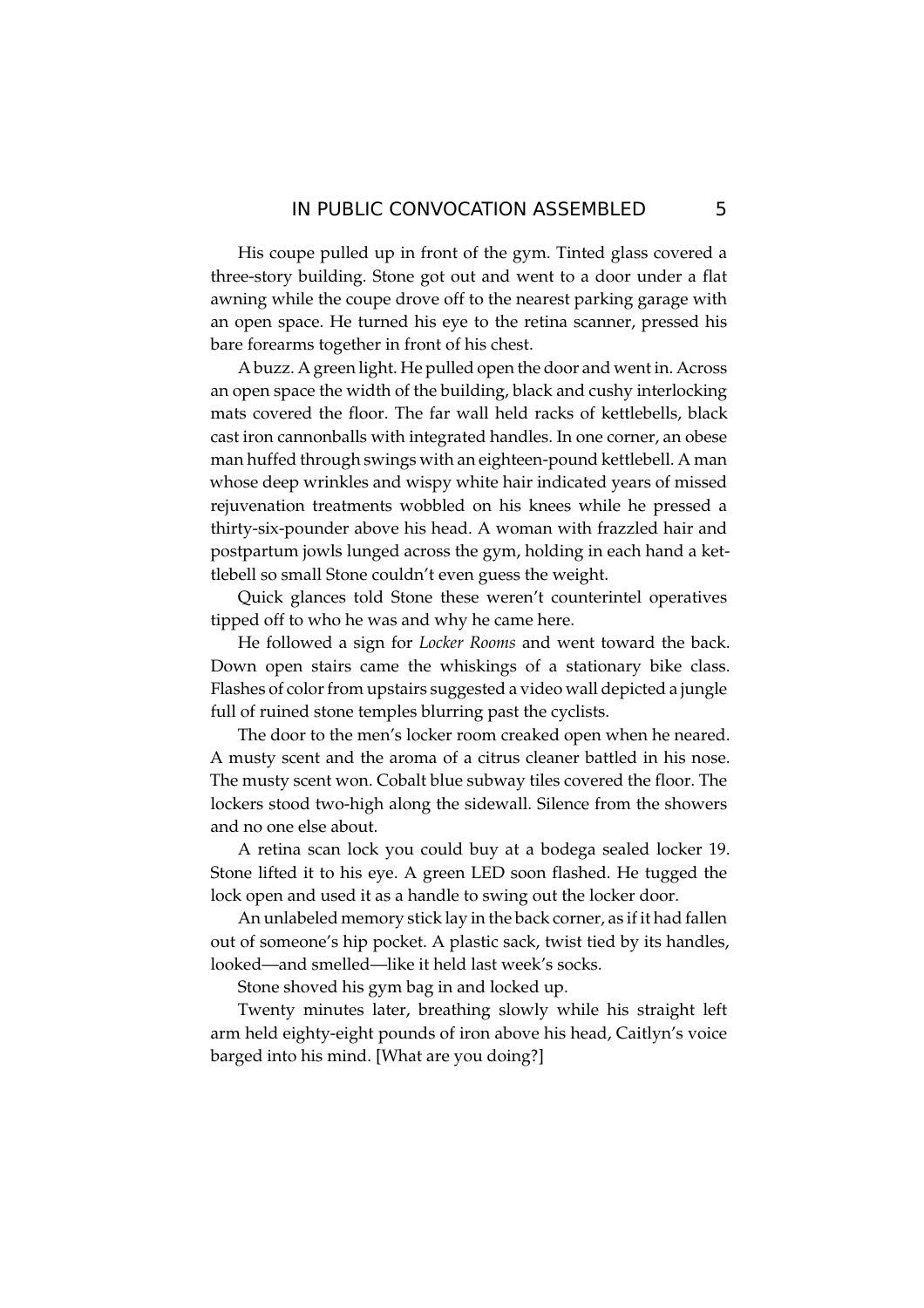[Putting legs under my cover story.] Gaze on the black kettlebell above him, he bent his knees and blindly reached for the floor with his right hand.

[You have to be in Turtle Bay in two hours.] She referred to the neighborhood around UN headquarters. [With one stop along the way.]

His right hand flattened on the padded floor. He sat, kettlebell still held straight up. [I'll make it.]

[You're planning to shower after your workout?]

[Yes. Wait, do you have a thing for sweaty man smell?] He lowered his back to the mat, reached his right hand across his chest to set the kettlebell down with two hands. [I didn't realize you were nearby.]

She drew out the word [No.]

[You aren't nearby? You know enough tradecraft to hide your interaction with me. Say, what's the wireless comm range on our embedded quantum computers?] He'd guessed a few miles, but would love to know for certain.

[You don't need to know. Take a shower. But don't shave.]

After rinsing off body wash and leaving a day's stubble on his jaw, Stone changed into a long-sleeved light blue polo, a sweater of darker blue, khakis, and leather sneakers. He tossed the plastic sack and the memory stick on top of his workout clothes in his gym bag. Moments later, the front door of the gym opened for him. A gust off the river swirled around him. His black coupe waited at the curb and opened its door. Stone threw his gym bag onto the seat and climbed into comfortable warmth.

[Where's my stop before Turtle Bay?]

[Go to a parking garage on 58th between 5th and Madison,] Caitlyn said. [Open the plastic sack after you park.]

Stone spoke his destination aloud. The car pulled away from the curb and he asked, [What's in the sack?]

[We'll get to that. On the way, I'll tell you what's on the encrypted stick.1

[I'm listening.]

The coupe slid into the lane to turn left onto 1st.

[It contains intel you gathered about the Minervan exotic matter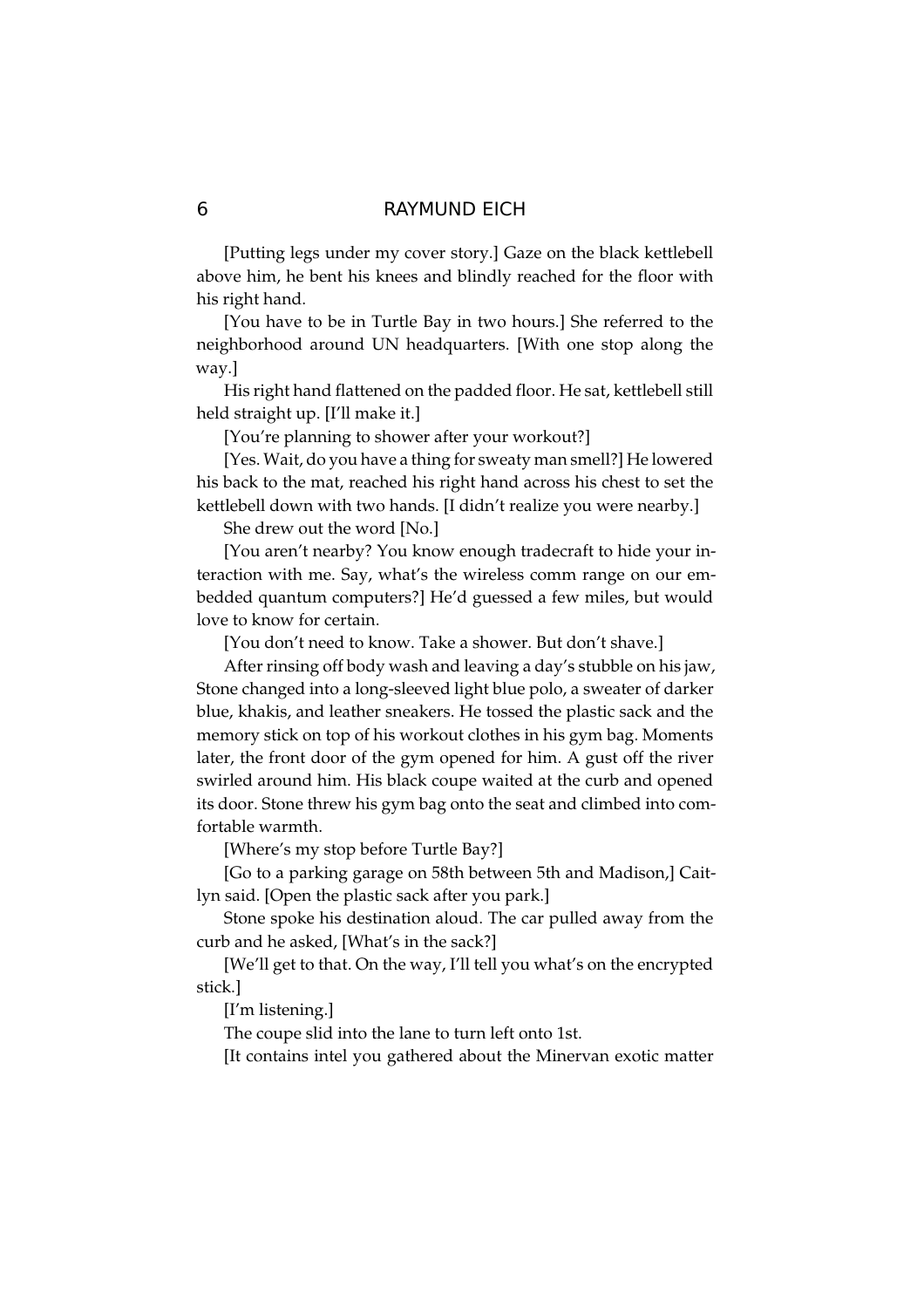factory and fleet of warpdrive ships being prepared for a mission against Earth.]

Stone squinted at the tower on the Queens side of the Triborough Bridge a mile across the East River. [I'm feeding someone false intel. -It is false, right?]

[Of course it's false,] she said. He couldn't tell if she lied. The coupe turned north on 1st. But she must have lied. Whem they towed one end of a wormhole to Minerva, the crew of Yassir Arafat would have turned their cameras toward the rest of Minerva's solar system. Judging from the tens of thousands of square kilometers of photovoltaic panels visible on his approach to the UN's exotic matter and wormhole factory at Hawking Station, an exotic matter factory would be impossible to hide. The rumor mill would have spread news of a Minervan exotic matter factory to every UN employee on the ship before Yassir Arafat entered orbit.

The coupe turned left onto 95th. [Who are we lying to? Why?]

[Your assignment is to make contact with a woman named Nina Irani.] Caitlyn sent a dossier to his mind that felt like a large pill stuck in his throat. [She's a senior security affairs advisor for Secretary-General Sayyid. When you have achieved rapport, give her the false intel.]

[How did I get this intel? Why aren't I letting it reach her through the usual channels?]

[Tell a partial truth: you're an operative sent out on one of the first missions to Minerva. Don't say who you work for. And as for the usual channels, hint to her that they're compromised.]

[Don't say who I work for? No, I have to.]

 $[Why?]$ 

He shook his head. It should be obvious, even to an Interstellar Transport Bureau operative, a keyhole kop. [I'll have a lot more credibility if I drop an agency name. And if the usual channels are compromised, she'll know not to inquire about me to my superior.]

After a pause, she said, [Good call.] Her tone of voice matched her relative inexperience in tradecraft.

[I know.]

At 2nd, the coupe turned left through a break in the flow of pedes-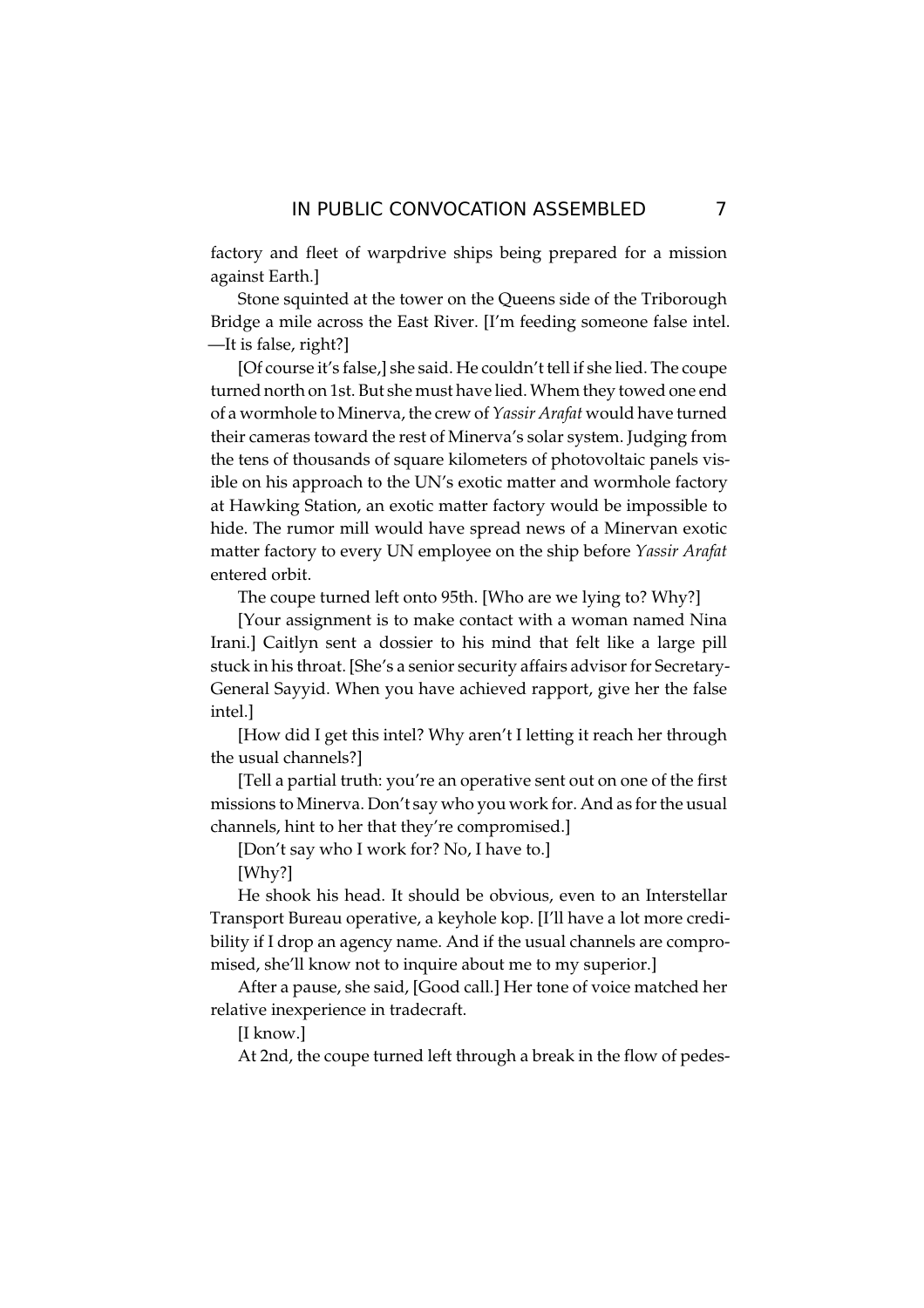trians through the crosswalk. The car accelerated south toward Midtown. [You haven't told me about our objective.]

[Our objective is straightforward. We want Secretary-General Sayyid to call for military action against Minerva.]

[You've lost me.]

[Good.]

He drove downtown with silence in his head. The clotted flow of traffic gave him time to skim the dossier and form an impression of Nina Irani. A summertime video shot through a telephoto lens was a study in earth tones: deep brown hair coiled at the back. Large amber sunglasses. Olive skin. A low, wide mouth with lush lips painted ochre. A lightweight blazer of oak-brown linen over a pastel yellow silk top and soft trim curves.

If he could see her eyes, he would know how to play her. He would just have to improvise in person.

He skimmed her biography. Born in Mumbai, the largest and richest city remianing in the Republic of India after the secessions and civil wars of the twenty-first century. Irani graduated summa cum laude from the Nehru School of Public Administration in New Delhi, and had worked for the UN ever since. Fifteen years in New York. Married two years back in her late twenties, divorced. Childless.

A strategy seeded itself in his mind. Still, he would have to meet her in person before committing to that angle of attack.

The coupe turned left on 57th to loop back to the garage on oneway 58th. Stone closed the dossier and opened the false intel report. The mythical Minervan exotic matter factory supposedly shared the colony world's nearly circular orbit, half a revolution behind Minerva and hence hidden by Minerva's sun. Schematics showed a gigantic cyclotron, a vast array of solar cells to power it, and a comparably vast set of radiators to dump waste heat toward interstellar space. A schedule purported to show how the exotic matter factory avoided detection by the UN wormhole tug: selectively turning off scattered solar cells, to send reflections matching the starfield behind the power array to the UN ship. Crew lists and resupply ship manifests rounded out the story.

But exotic matter alone failed to threaten Earth. The airdocks for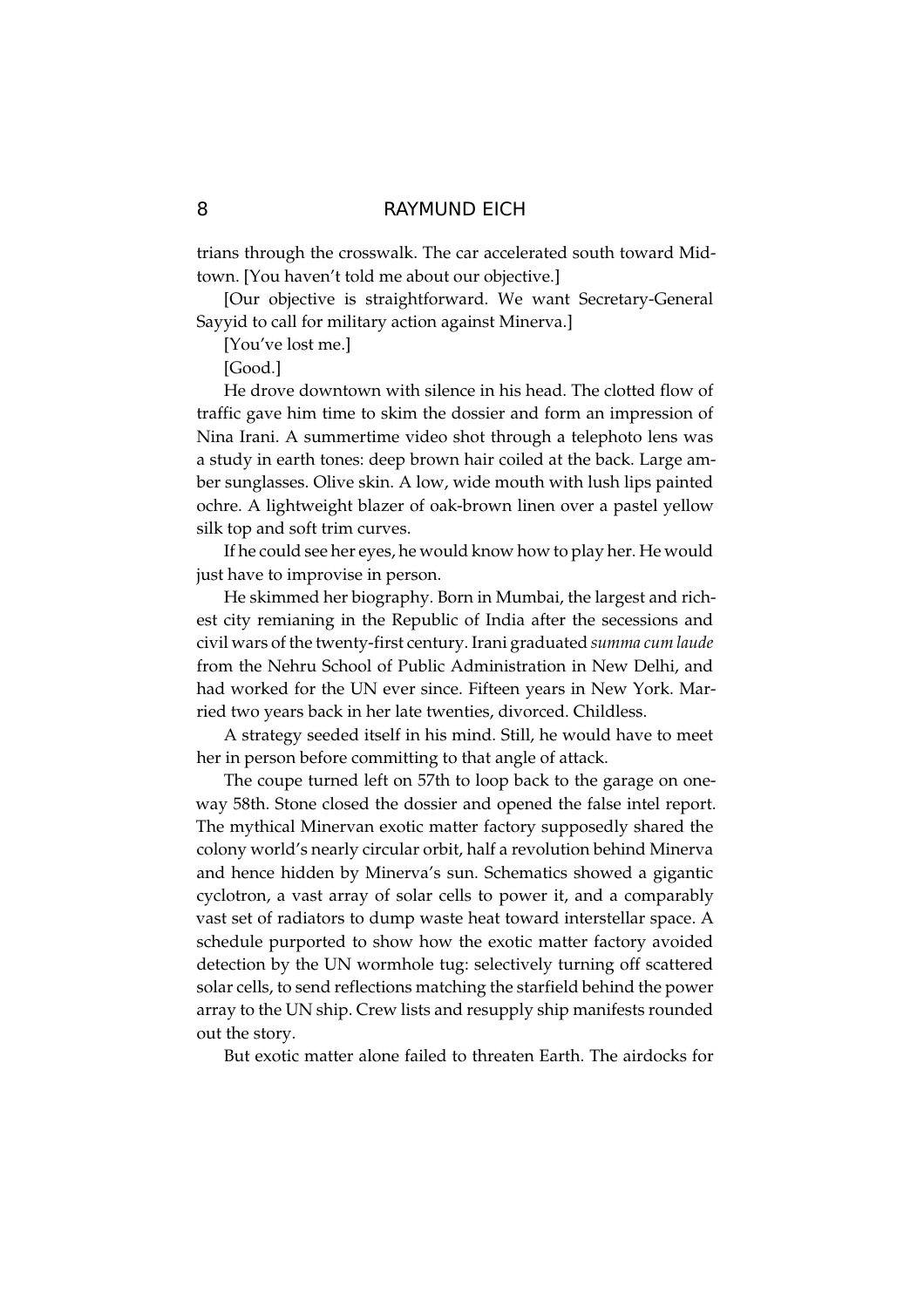assembling the battlefleet masqueraded as mining facilities on a rocky moon of a gas giant a billion miles from Minerva. The ships matched the typical design of warpdrive ships throughout the settled galaxy, with fore and aft warp rings at the ends of a long, skinny cylindrical hull. The battlefleet's crews trained—Stone chuckled—in the basements of Centers for Alignment with the Universe.

The false intel implicated not only Minerva's government, but also the colony world's official pseudo-church in preparing for war with Earth.

Why?

The coupe turned left into the parking garage on 58th. It avoided the lane for *contract parking only* and climbed the ramp to a gate and a payment kiosk of blobby blue plastic. Use same card at exit and who still used bits of plastic to charge things? \$4,000 per 15 minutes. All day \$100,000.

[Pay for all day,] Caitlyn said.

Twenty-five blocks to UN headquarters under blustery weather. [You want me to walk to meet Nina Irani?]

[No. Pay for all day anyway.]

Stone subvoked to the computer implanted under a flap of skin on his chest-old Earth tech that felt obsolete compared to the quantum computer embedded in his skull on Minerva—and his implantable relayed his instructions to the kiosk.

"All day parking on levels 15-19," announced a synthesized feminine voice. The gate lifted.

[Level 18. Back corner,] said Caitlyn.

 $[Whv?]$ 

[You'll see.]

The coupe spiraled up a concrete corkscrew. The ramp reminded him of the long descent in Ulrich's secret tunnel from the inhabited plateau to the lowland launch site on Trinity. Headlights snapped on against the dark passageway. Faintly queasy, he shut his eyes. Ears aching, he pinched shut his nose and tried to exhale.

When his car straightened and leveled its path, Stone opened his eyes. A giant 18 in an ugly decades-old typeface slipped past his headlights. He rode past a knot of cars near the elevator bank. Empty park-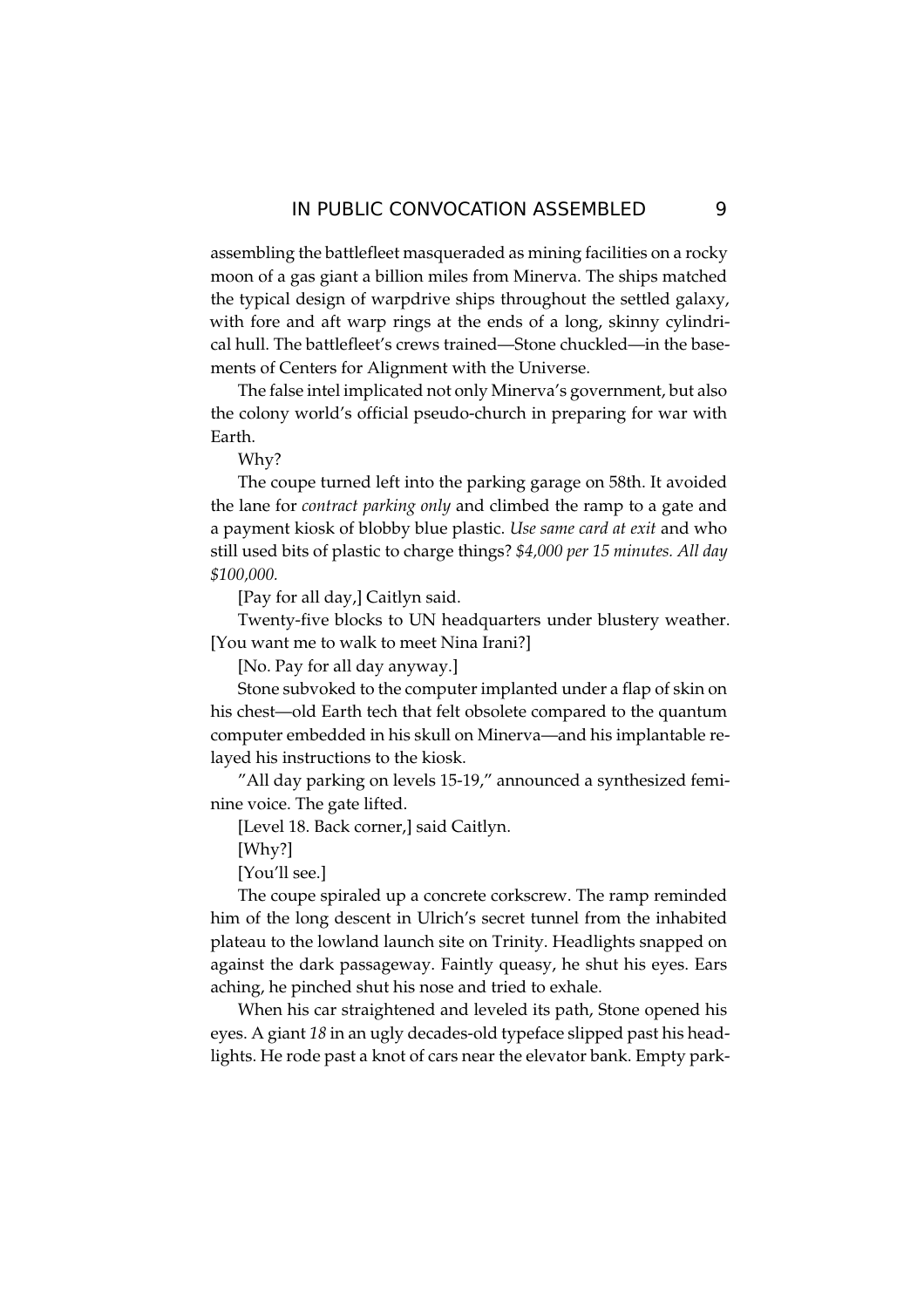ing spaces lay on both sides of the drive lane. Ahead stood a nondescript sedan, four doors, tinted windows, metallic blue paint on a thin aluminum skin faceted like an old-time stealth aircraft. One of ten thousand clones plying the streets of New York. [There,] Caitlyn said.

[Thanks for the tip.] His coupe parked next to the sedan. [Now what?]

[Switch cars. It will unlock for you.]

Stone slung his gym bag over his shoulder and climbed out of his coupe. He grabbed the handle of the sedan's nearest door. It hesitated, then opened. Cloth seats and a chill interior, the sedan had waited hours for him. He sat and rubbed his hands together. He inhaled new car smell. [You bought this for me?]

[Use this car from now on when you meet Irani or do other things we might ask of you. It has a transponder for the contract parking entrance to this garage so payments won't be charged to any account in your name. For all your other expenses, look in the envelope tucked in the pocket behind your lower legs.]

Stone pulled out the envelope. Two credit cards in different names and a sheaf of US dollars in small denominations, \$5000s and \$20,000s. He slid the credit cards and about a quarter-million in 20Gs into his wallet. He buried the envelope with the rest of the cash under rustling plastic deep in his gym bag.

With a hunch forming, he fished the plastic sack from the locker out of his bag. [And this-?]

[You've figured it out, I think,] Caitlyn said. [Your disguise.]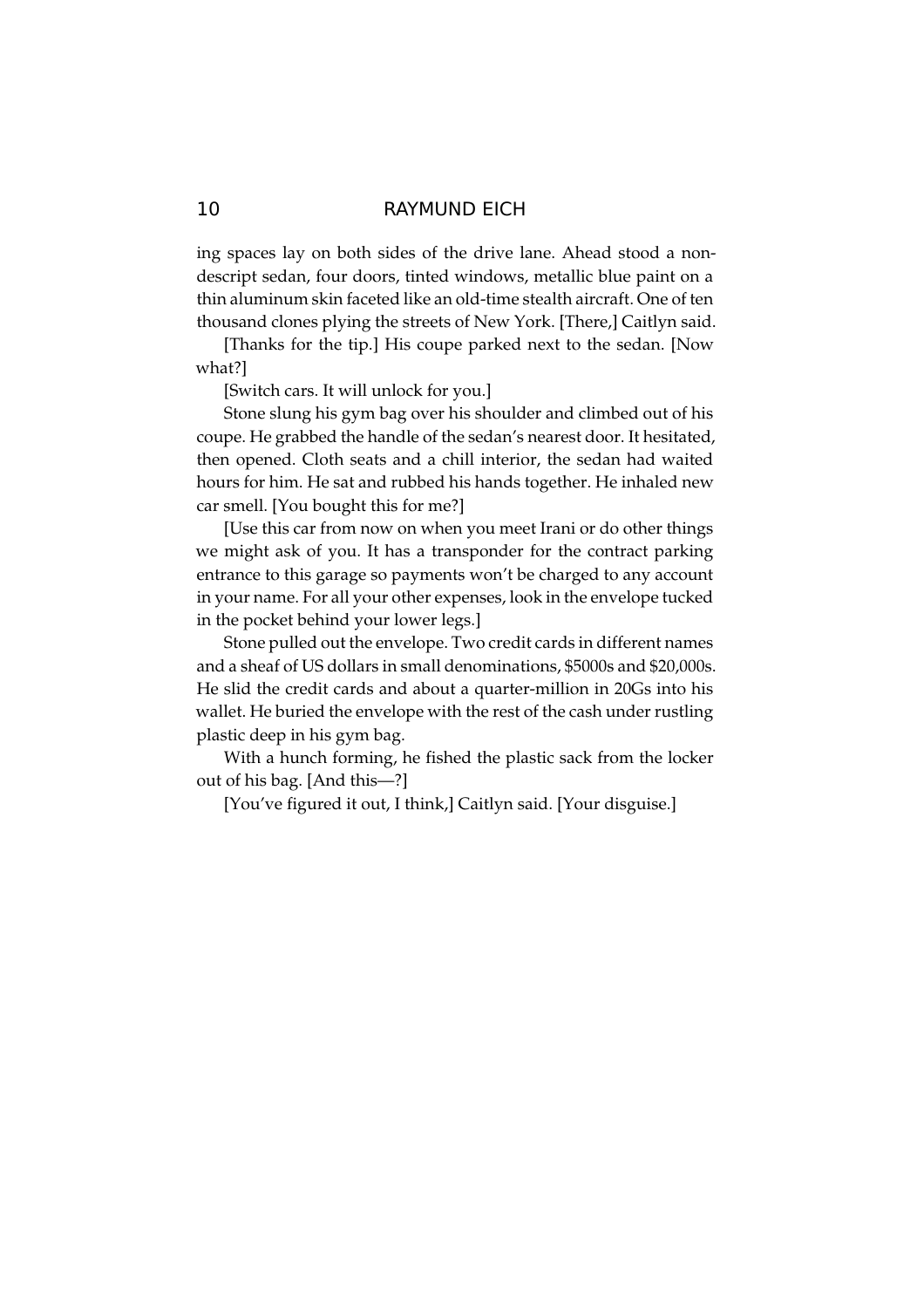$\overline{2}$ 

Stone untied the handles, reached in. Pulled out a fake beard the same dirty blond as his hair except for a few grays along the sideburns.

He flipped it over. Frowned. For all the skill at tradecraft Caitlyn and the Minervans had shown, they thought this amateurish nonsense would fool anyone?

[Just when I think you aren't the usual keyhole kop, you hand me this? This beard doesn't even have adhesive on the back.]

[It doesn't need it.]

[Like hell-]

[You didn't shave at the gym, right? Press it against your face.] Stone raised it toward his jaw.

[Stop! Flip down the visor and use the makeup mirror!]

He rolled his eyes but lowered the beard. He crouched, took a step, flipped down the visor, then flipped up the flap over the makeup mirror. LED strips flanking the mirror illuminated his face with strong white light. When had he gotten those fine wrinkles around his eyes?

Stone set that thought aside. Carefully he lined up the beard, then starting next to his left ear he pressed it three inches at a time to his face.

A sensation like tiny insects crawled from left to right over his jaw. The urge to jerk his head away from the fake beard struck him, but he resisted. His head stayed still as he pressed the last portions of the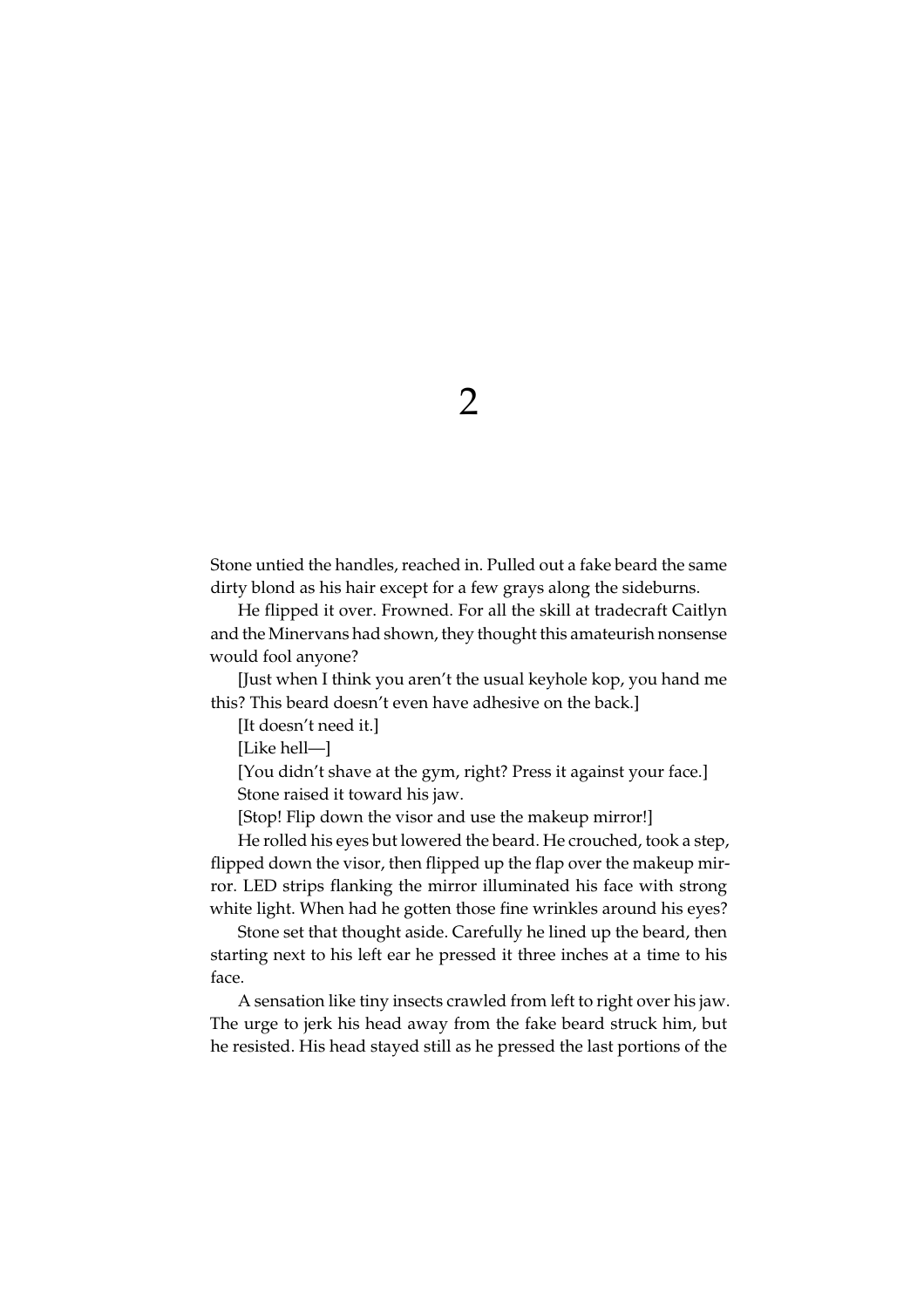fake beard to his face.

[The artificial beard tied itself to individual facial hairs,] Caitlyn said.

When the crawling insect feeling went away, Stone pinched the end of the beard between his fingertips and gently tugged. The fake beard held. He tugged harder. The fake beard held and he winced.

He checked his appearance from three angles, then snapped the visor back against the headliner. [A good disguise, as far as it goes. But it won't fool anyone who knows me.]

[Yes. But we have more for you. Look in the sack.]

Stone looked and pulled out an object. A clear plastic zippered sandwich bag held a yellowish folded item and a smaller clear zippered bag. The smaller bag held eight dollops of a thick gray material sandwiched between sheets of transparent plastic.

[Put on the gloves first,] Caitlyn said, [or you'll get elf fingers.]

The yellowish folded item was a pair of latex gloves, he saw now. [Elf fingers? Sounds serious. Can I cure it with an antibiotic?]

His attempted joke made no impact. [Don't even open the inner bag until the gloves are on.]

[Understood.] He slid on the latex gloves, then withdrew the inner bag. [What now?]

[You remember Matthew Thomas?]

Through the reputation blockchain, shared by every adult on Minerva, and recently including Caitlyn and Stone, a public profile came to Stone's mind. Matthew Thomas, medical nanotechnologist of South Asian ancestry and high ratings for skill and safety.

The High Emprise conspiracy's private blockchain, shared only by Caitlyn and a handful of Minervans-and recently, and unwantedly, by Stone-confirmed that Matthew Thomas had purchased ten sets of osteomorphic nanomachines for topical application from a Minervan company with excellent ratings for quality, safety, and value.

[How could I forget?]

[How a convoked person's embedded quantum computer interfaces between the blockchain and the person's brain can vary between individuals, Caitlyn said.

More information rushed into Stone's mind. Simon Bale, the Min-

# $12$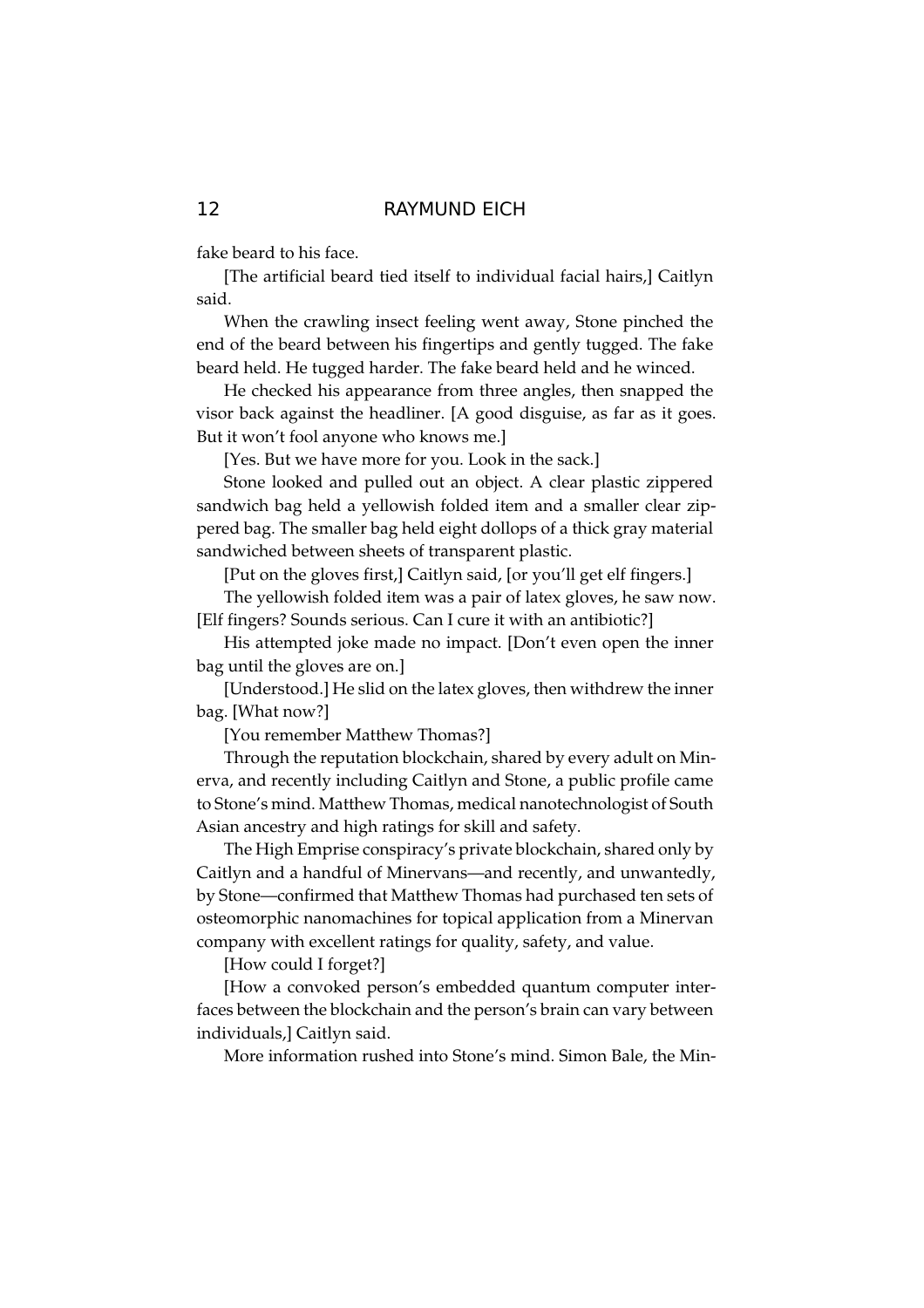ervan government's highest security official, had placed the osteomorphic nanomachines in the diplomatic pouch sent through the new wormhole to Minerva's mission to the UN.

Osteomorphic... topical application....

[Thomas selected some nanogoop that will penetrate my skin and change bone?]

[Exactly. Facial recognition software running on a public camera feed would see through your beard in seconds. The software looks for distances and angles of brow ridge, cheekbones, jawline, and chin. This will fool it. You'll need the makeup mirror in the visor again.]

Stone's muscles tensed to cross the cabin. Headlights washed over the concrete wall in front of him. A tiny car, a two-seater box on wheels, parked three spots away. Stone dropped his gloved hands below the windows and blanked his face like someone reviewing text or video projected to their optic nerves by Earth's standard tech, transcranial magnetic stim. He in fact watched video, live feeds from cameras mounted on the sides and rear corner of the sedan.

A scrawny beanpole of a man emerged from the tiny car like a jack springing from a box. He peered at a fitness monitor strapped to his wrist and headed for the stairwell instead of the elevator, ignoring the sedan and Stone inside. A man trying to reach his 10,000 steps early in the day. The stairwell door clanged shut behind him.

Stone sat on his knees on the seat in front of the visor and opened the makeup mirror. He pulled the sandwiched dollops of nanomachines out of their bag. The transparent plastic sheets flexed slightly in his hands. His fingers hesitated at a corner of the upper sheet of transparent plastic.

[It will hurt some, if that's what you're worried about.]

[I can handle pain. How will it know to stop in time?]

[I used a programming unit that received a 3d picture of your face and simulated randomized settings until the output fooled a panel of facial recognition software. Put the nanogoop in about the right spots on your face and it will know what to do.]

Stone nodded and yanked free the top sheet of plastic. His gloved fingers pulled one of the gray dollops off the backing. Warmth trickled into his fingers. [Where?]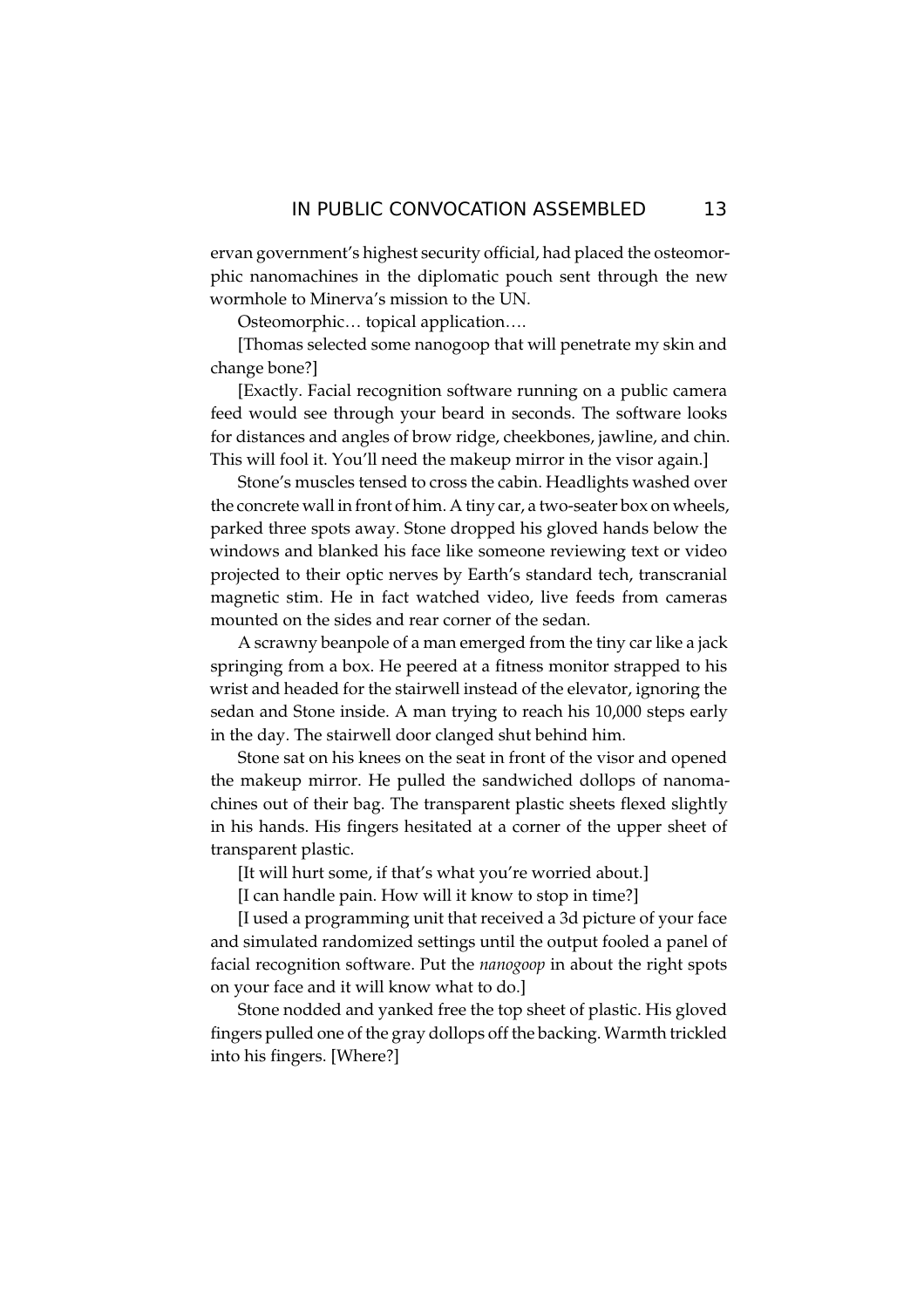[The outer end of one of your eyebrows. Close your eye until the material fully absorbs. Press hard.]

He shut his left eye and squeezed the material in place. Warmth flashed into heat. His skin reddened as the gray material permeated it, crawling into it with a feeling like insect larvae burrowing into a host's flesh. Pain throbbed along the upper rim of his eye socket. Stone breathed raggedly through gritted teeth. Some? he thought, but didn't bother sending the word to CAitlyn.

The gray material completely entered his skin. The pain spread in waves like a rising tide, around the eye socket, toward his temple, up his forehead. At least its intensity remained constant. He opened his eye. Pulled up the second glob of material. Raised it toward the outer end of his right eyebrow-

He glanced at his left eyebrow in the makeup mirror. His stomach suddenly turned queasy. The bone under his left eyebrow flowed like putty, stretching and slackening his skin.

Stone shut both eyes and inhaled three slow breaths. He opened his left eye and focused on the spot where the next dollop would go.

Twenty minutes later, a hot feeling faded from the sides of his chin. He looked into the makeup mirror and saw a stranger. Sunken eyes in wider sockets; a face more oval; a jutting lower jaw and thicker chin. If people who knew him by sight happened to pass him on the street, they might double-take but would end up walking away.

He gave the face in the mirror an overall look. Less handsome than he really was, not that it mattered. His confident demeanor remained. Persuading Nina Irani that he had real intelligence and she should take it would pose no challenge.

Red splotches on his skin marked where the osteomorphic nanogoop had penetrated. He looked like a victim of a medspa malfunction. [I've got to do something about those red spots.]

[Pull open the storage drawer under the rear seat.]

Stone did. A sealed pouch of insulated plastic held cold, moist cloths. He lay on his side on the back seat, knees curled up to fit, and pressed five cloths to his face, one across his eyes, one to each cheek, and one on each side of his jaw.

[After the mission, we'll use that same 3d image of you to program

# $14$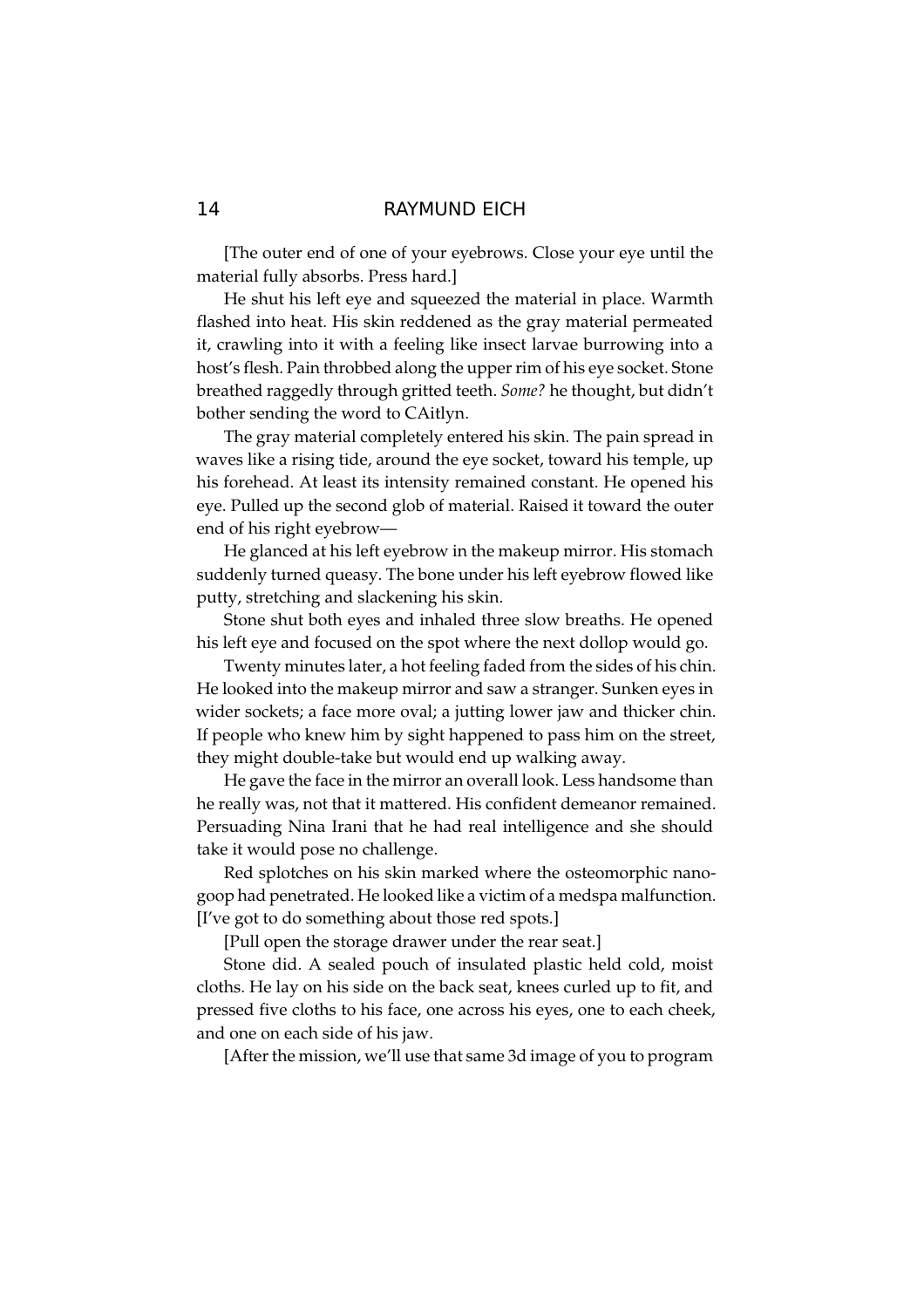the reversal.]

[Generous.] He yawned, then readjusted the cloths on the side facing up. [The osteogoop is off-the-shelf tech on Minerva?]

 $[Yes.]$ 

[Which means in half an hour a prospective criminal can fool facial recognition software?]

He imagined her smiling when she sent her next words. [A Minervan citizen can only buy the material if they've undergone convocation.

The reputation blockchain, implemented by quantum computers interfacing directly with human brains, made Minerva a world where no one would become a criminal because their own mind would betray them to everyone else.

Could Caitlyn and her allies truly transform Earth the same way? Stone turned the question over in his mind. No answer came before she said, [That should be long enough.]

He sat up. Smooth skin with a uniform healthy tan tone covered his strange face. [Looks good.]

[Two more things. Look in the sack.]

Stone pulled out a small bag containing two elongated ovals on a plastic backing, then a dropper bottle the size of his finger. He held the small bag next to his face and looked in the visor mirror. [You matched my skin tone. Do I need to prep these before I put them on?]

[No. Just peel off and press to the front of your ear. Wrap the excess around. It won't rebuild the cartilage inside your ears, but the recontouring will fool-

[Got it.] Ears were like fingerprints, except that a traffic cop or a customs official could note a difference in ear pattern between a subject and a matching photo ID with the naked eye.

Stone applied the elongate oval stickers. A hundred ants seemed to crawl over each ear. His face scrunched until the ants returned to their nest.

He checked the mirror. His ears looked different but he couldn't put the difference into words. Presumably the difference would fool facial recognition software.

He reached for the dropper. [This will change my eye color?]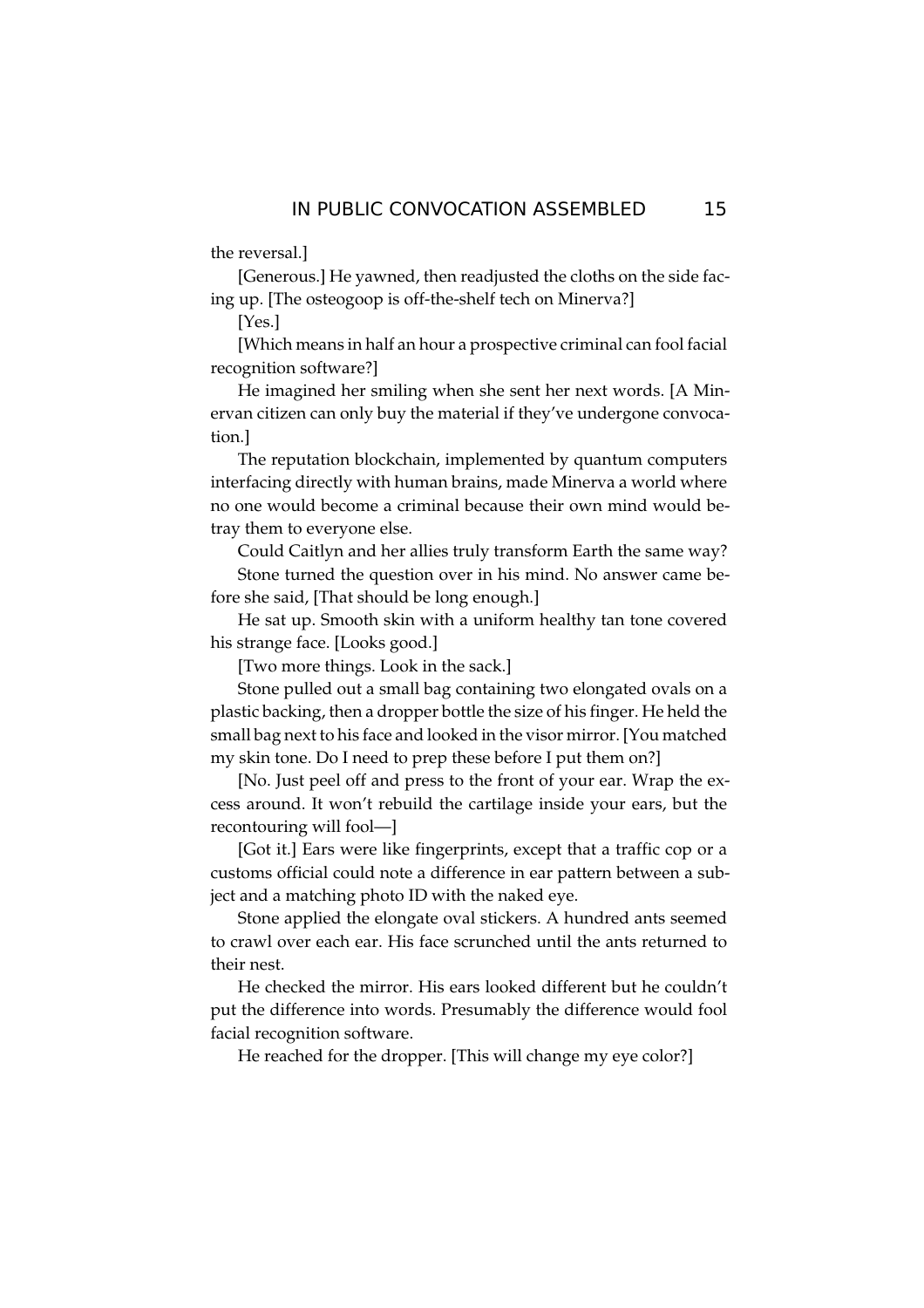[Exactly. It helps that yours are naturally blue. Just three drops per eye.]

[Why three?]

[One drop won't change the color much. Two drops, the volume of each can vary enough that you might get noticeably different colors between your eyes.]

[Three it is.] He opened the bottle. Pulled up his eyelid with one hand. Squeezed out three drops with the other. Repeated on the other side.

Expecting burning or itching, he shut his eyes. Seconds ticked by and he felt nothing. [It isn't working.]

[Look in the mirror.]

He did. Blinked. He could discern himself behind the face of the brown-eyed stranger, but would anyone else be able to?

More to the point, would Gray?

[Enough with the narcissism. It's time to make contact with Nina Irani.]

# 16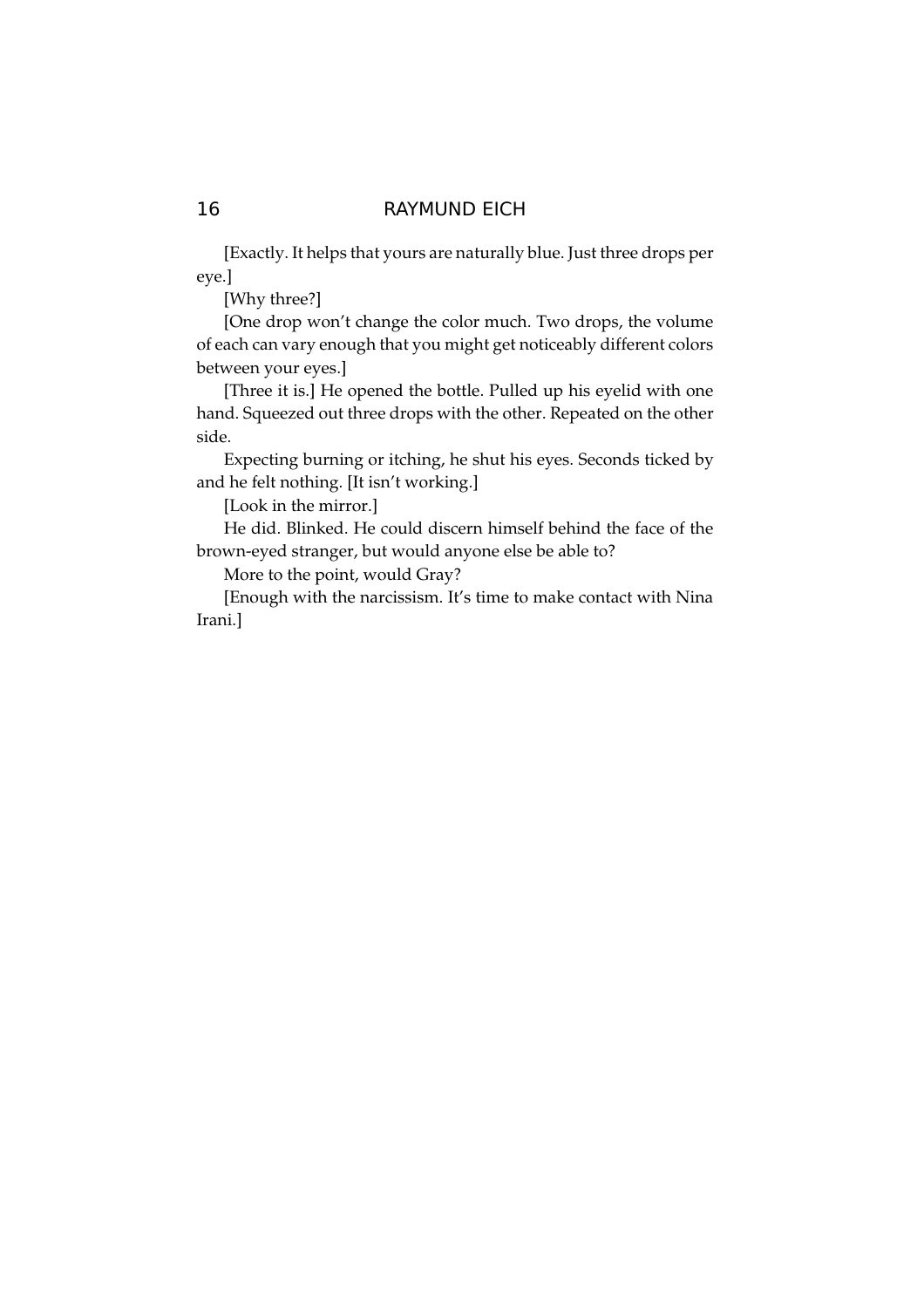The blue sedan pulled up to the curb on 2nd around the corner from his destination. Stone climbed out and assisted the door's closing mechanism with a shove. A faint whiff of rotting garbage from a dumpster in an alley clased in his noise with the smell of impending rain.

Ten steps down the sidewalk, the overcast sky spat raindrops at him. At least they washed away the dumpster odor. The blue sedan melded into traffic heading downtown.

He hunched his shoulders. As he walked, he scanned the pedestrian swarm for anyone who might be tracking him. Sidelong glances at mirrored glass revealed only New Yorkers hurrying against the thickening rain.

At 44th, a panoramic camera bulged like a wart from the bottom of the street sign. The Minervan bone-shifting tech had better work. He turned right. He wound his way through a mass of pedestrians who hurried by holding umbrellas and briefcases overhead. Clouds tumbled above highrises where the logos of UN agencies and national missions adorned flat faces of steel and black glass. One of those agencies was ITB, the Interstellar Transport Bureau. Caitlyn could be watching him from a window even now.

The rain pelted him now. Stone stalked toward his destination. Three Eyes Open stood on the ground floor of a skyscraper. One of a

3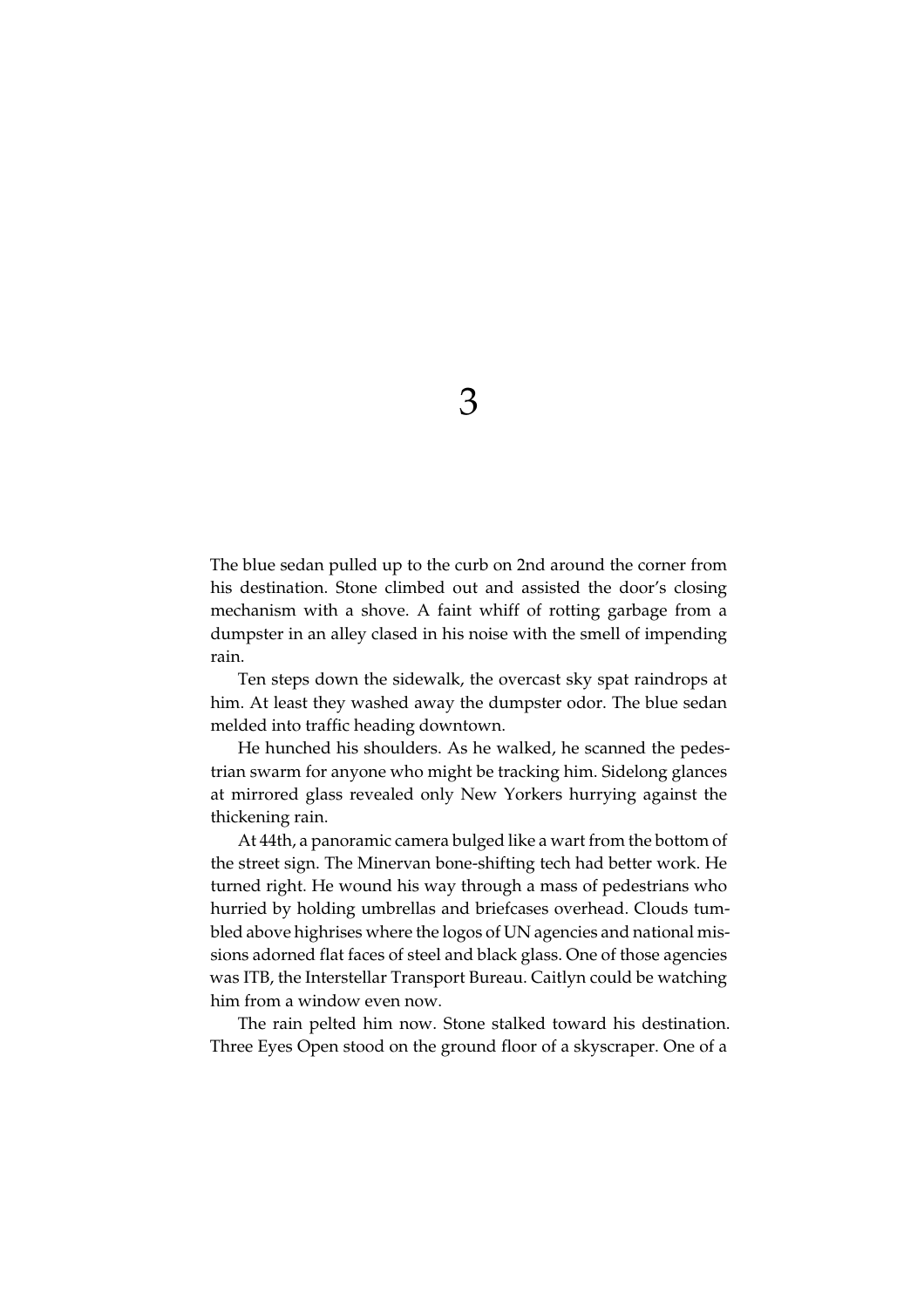hundred meditation lounges in Manhattan. The door to the sidewalk opened and Stone slipped in.

A color scheme of pastel yellows, oranges, reds. Four rows of six beanbag chairs crossed the floor, with a horseshoe of padded kneehigh wall backing each chair. Above each seat hung a helmet on a flexible arm. Five customers sat with helmets pulled down over their ears and eyes. The helmets lacked visors, reminding him of the one he'd been forced to wear in the basement of the Center for Alignment with the Universe on Minerva.

His implantable computer fed the time 10:58 to his optic nerve. His chest tightened. What if Nina Irani had arrived early today? He checked the customers. Two men. One woman's long blond hair spilled out from under a helmet. The backs of another woman's deep brown hands lay folded on her scrawny ribs. The final woman's chubby form sank deeply into her beanbag chair.

Stone's upper body relaxed. As he went to a gleaming, underlit counter, a soft and slow duet of a jangly string instrument and a hand drum trickled from hidden speakers. A man in his twenties with \$250 coins stretching his earlobes waited behind the counter. Three oxygenators jutted from the wall at his back like vegan beer taps.

"What do you want?" the barista asked in a thin voice. A menu icon pulsed at the side of Stone's vision.

He blinked at the icon, skimmed the menu. Uncarbonated mineral waters from fourteen US states and seventeen countries. "What do you recommend?"

"The Redshift Cavern Select, Webster County, Missouri. Bottled from an underground lake. Strong limestone notes. You simply must try it."

The most expensive domestic water on the menu. Stone grinned and sniffed out a breath. "And how much oxygen?"

"Four pulses will maximize the mental boost and complement the acidity of the water." At two thousand dollars per pulse, this drink of cave water would cost him twenty-five grand. No: it would cost Caitlyn and the Minervans.

Stone grinned again. "Make it a double."

The barista reached under the counter and cracked open the cap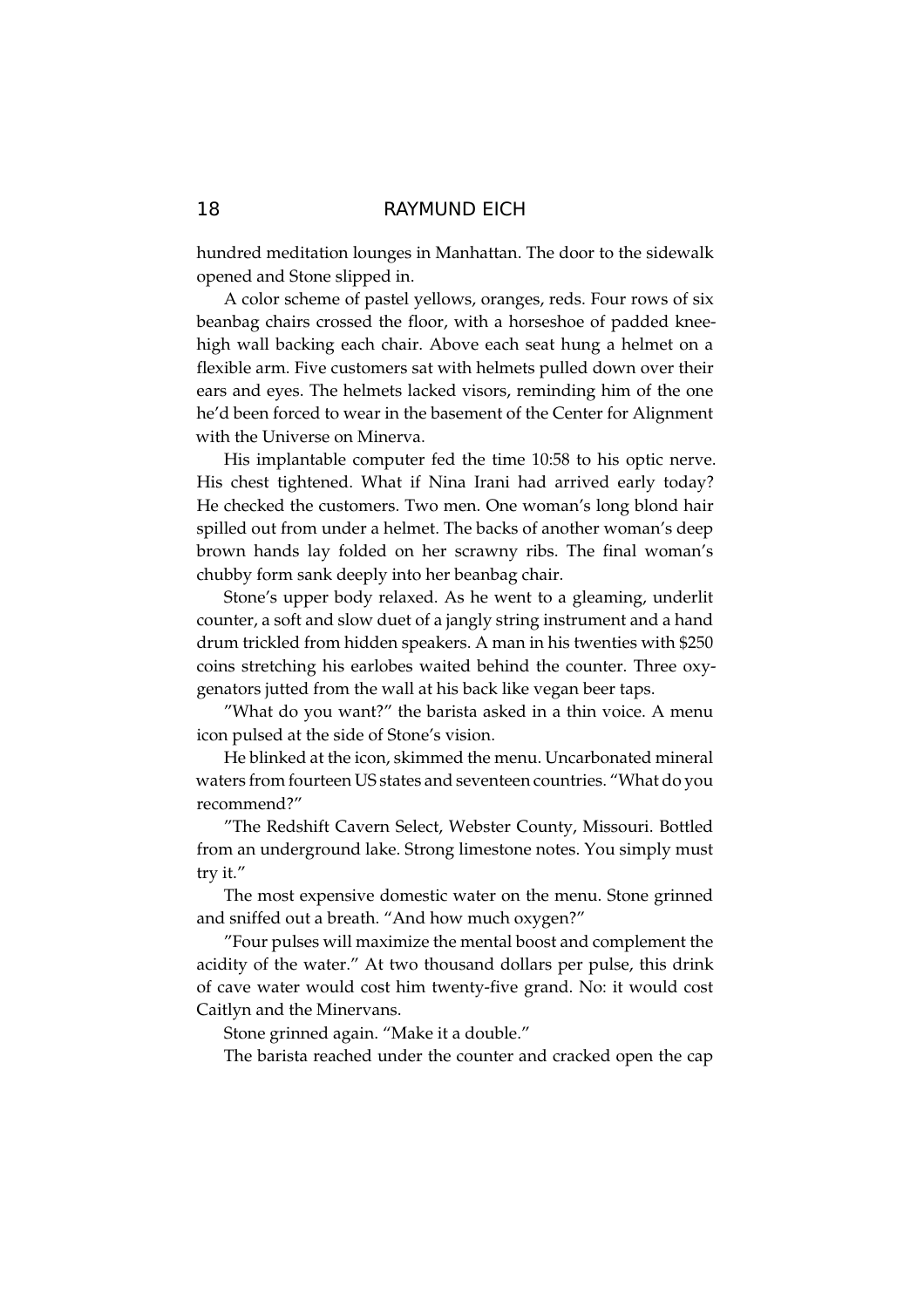of a glass bottle. Stone's gaze rested on the barista's actions without watchng. Pouring, pulsing oxygen. The burble of compressed oxygen jetting into the glass almost drowned out an eruption of street noise from the front door.

The barista set a bubbling glass in front of Stone. Stone pulled cash from his wallet while the barista turned to footsteps clacking on the concrete floor. "Nina, Your usual?"

"Yes." The voice sounded melodious, reminding Stone of an opera singer from a fling a decade past.

He turned. Drops of rain dotted Nina Irani's nut-brown suit jacket and trickled down the amber lenses of the sunglasses riding atop her head. Her large brown eyes betokened self-assurance, under narrow, arched eyebrows meant to inform any man he was unworthy.

Stone read right through his first impression. She was a Ms. Lonelyhearts. Whenever she bedded another rising star in UN politics in her climb to power, she dreamed he would love her for who she was for the rest of her life.

Keep dreaming, sister.

His gaze locked on her large brown eyes. "Not quite her usual," he said to the barista. "It's on me."

Her eyebrows arched higher. "No."

Stone smirked and pulled another twenty G from his wallet. Slid it across the counter. To the barista: "Keep the change."

Irani stiffened her shoulders. "I don't know who you are but I know your type. 'Curry fever' you white men call it. You come to a place that plays sitar and tabla jams over the soundsystem-" She flicked her fingers toward the nearest speaker in the ceiling. "—and think any desi girl will fall for you?"

"No. Any woman will fall for me, whether she's South Asian or not. But I'm not here to learn any moves from the Kama Sutra. My interest in you is purely professional."

"Is it now."

"Your employer needs to know something."

Her brown eyes jolted wide. "You know who I am?" "Oh yes."

Her gaze jabbed at him. "How? Why?"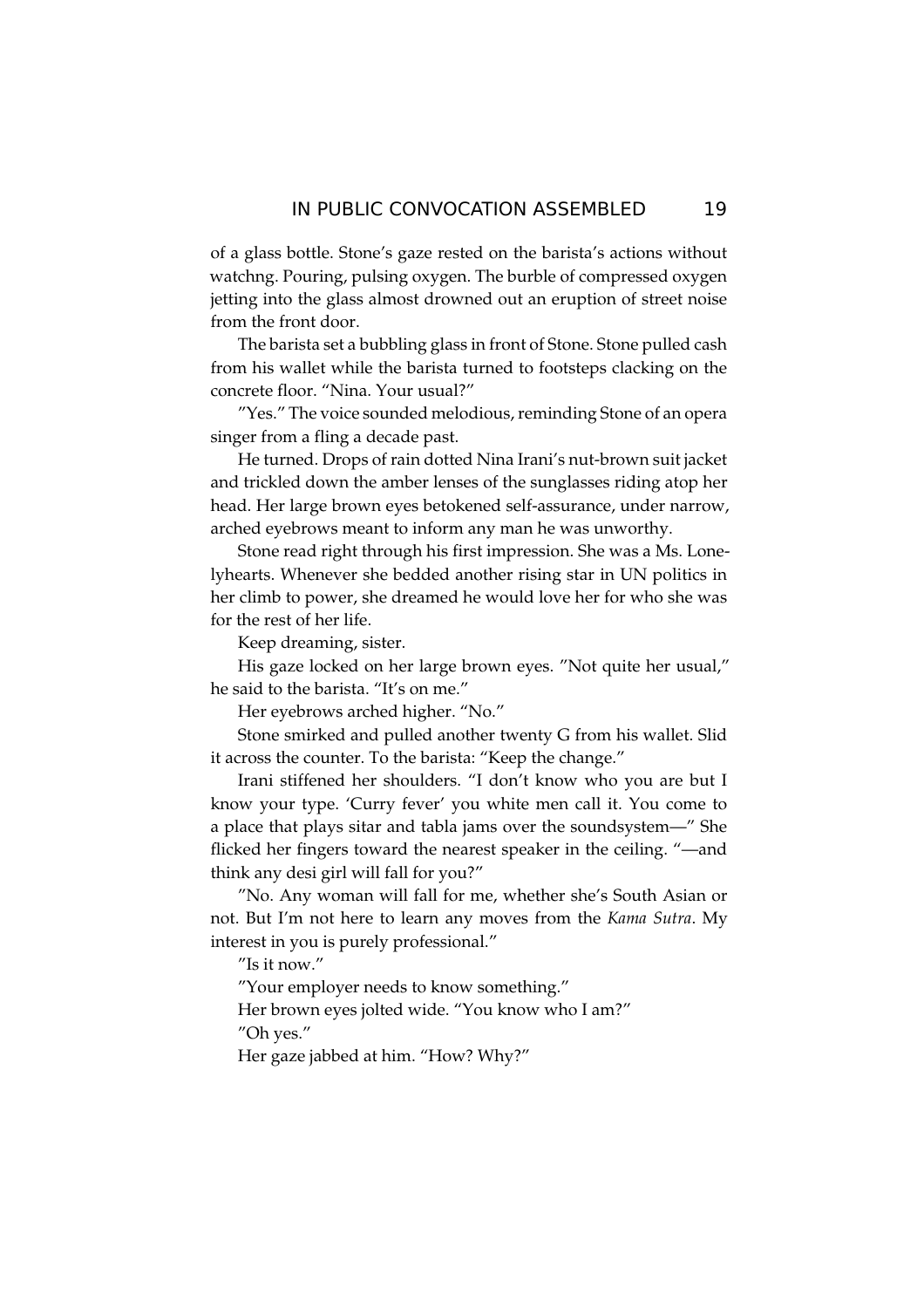Stone stared back with a faint smile on his lips. It would be so easy to seduce her. A cocksure attitude, some playful mockery of her position in UN headquarters. An hour from now he could toss her skirt suit to the floor next to his bed.

Yet despite Irani's wide mouth and smooth brown skin, his usual urges remained dormant. Uncertain how a tryst would play out with the mission Caitlyn assigned him. Had to be it.

Gas bubbled nearby. The barista pulsed oxygen into Irani's glass of water as if he hadn't heard their conversation. No, he'd heard, but UN employees probably talked shop across the counter from him a hundred times a day. He set down her glass of oxygenated water with a plastic thump.

Stone shoved his thoughts away. "Come with me."

Without looking back, he led Irani to the corner of the lounge nearest the tinted front windows, where lay the pair of beanbag chairs farthest from the other customers. He and Irani would sit with their backs to the street. Not ideal, but the tinting would keep casual observers from identifying either of them, and the angle would prevent anyone from reading their lips.

He gestured to both chairs in turn. Irani took the one closest to the door. He read her intent despite her effort to hide it behind a cool brown-eyed gaze. She sat there for the best chance to escape if Stone proved dangerous.

Stone dipped his head, then sat in the other beanbag without spilling a drop of overpriced water. He rested his glass in a deep cupholder embedded in the knee-high curved wall. Reached for the helmet, hesitating only a moment when the memory of his consecration on Minerva came back. He pulled the helmet halfway down, then with a glance beckoned her to do the same.

"Don't activate the noise cancelling, the music, or the binaural beats," he muttered.

Irani lowered the helmet over her eyes and ears, then he did the same. He shut his eyes and asked with minimal movement of his lips, "Can you hear me?"

"Yes." Her voice carried through the circular pads rimming the earcups. "Who are you?"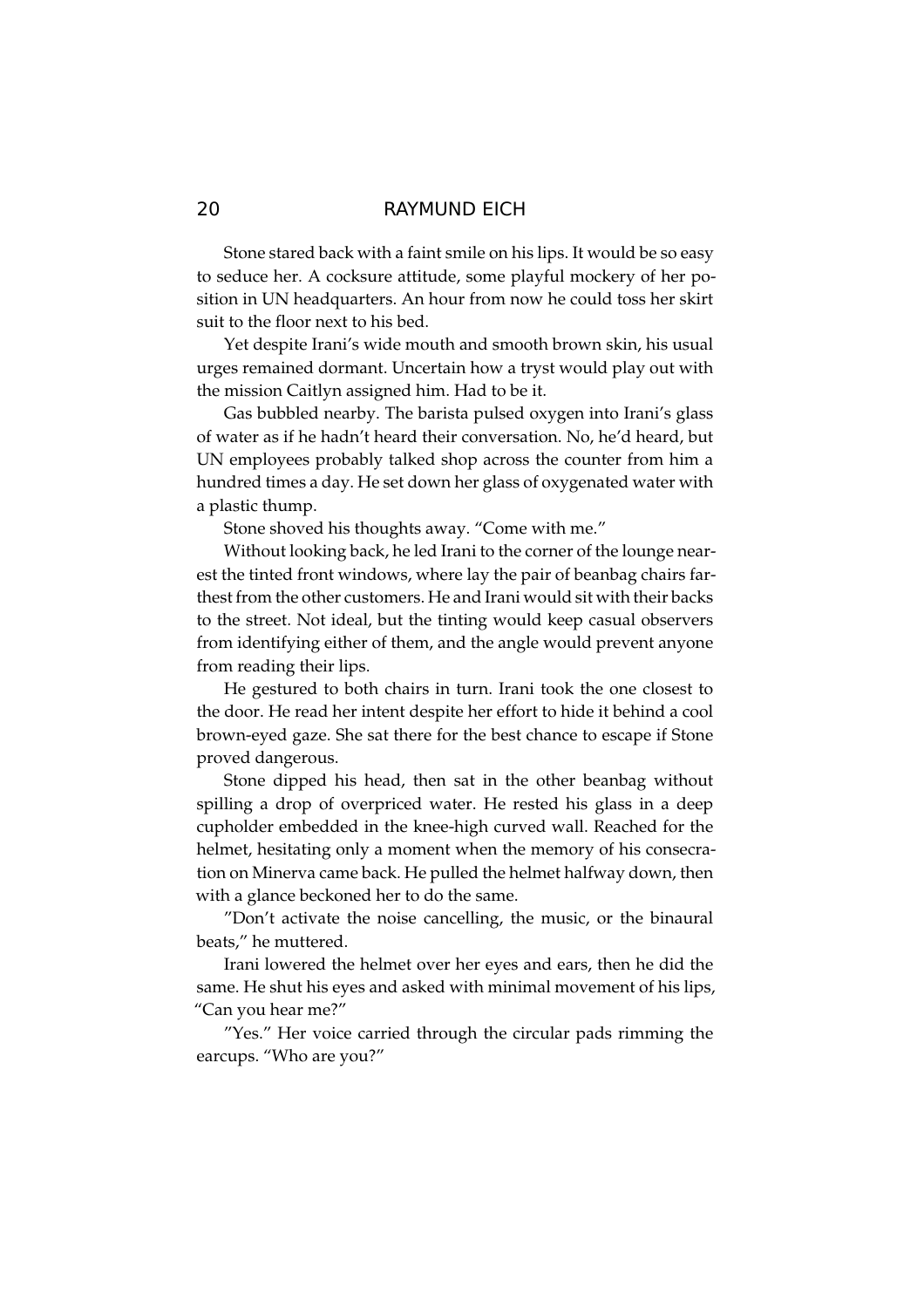"A friend with the UN's best interests at heart."

"I doubt I shall find 'Friend, A' in the UN employee directory."

"I guarantee you won't."

"I need to know who you are," Irani said.

Stone blindly sipped fizzing, limestony water. "James Smith. ITB. Have you heard of Minerva?"

Caitlyn shouted in his mind's ear. [You're giving her my agency?]

[Couldn't give her mine. Your boss Holbrook is on your side, isn't he? If she investigates me, he'll know what's going on and confirm James Smith's existence.]

She needed a moment. [Makes sense.]

"-world," said Irani. "Newly acceded to the Dubai Convention. Surprisingly advanced technology."

"You don't know the half of it."

Her glass clunked in its cupholder. "Go on."

"I recently returned from that world." His whisper turned harsh. "Resist the urge to check employer's database about me."

"Why?"

"I'll get to that. While on that world, I collected intel that its technology is a hell of a lot more advanced than my employer has relayed to you."

"How advanced?"

"Think of it as Hawking Station number two."

The sound of Irani's sharp inhalation reached through Stone's helmet. She understood his reference. "Impossible. The Goldberg-Chen Colonial Technological Development Model predicts-"

He flicked his fingers up and she fell silent. "I don't care what some Ivy League profs predict. The proof is in my pocket. And—"

"A Haw-a place like that. What are they doing with its products?" Irani's tone told him she'd already guessed.

"Building vessels. As you'd expect. Proof of that is in my pocket  $\text{too."}$ 

"Your superior never relayed such intel."

"I provided it to him on my return. Yesterday I found out he never provided it to you. Guess why?"

Irani took heavy breaths. "He wants to throw in with that colony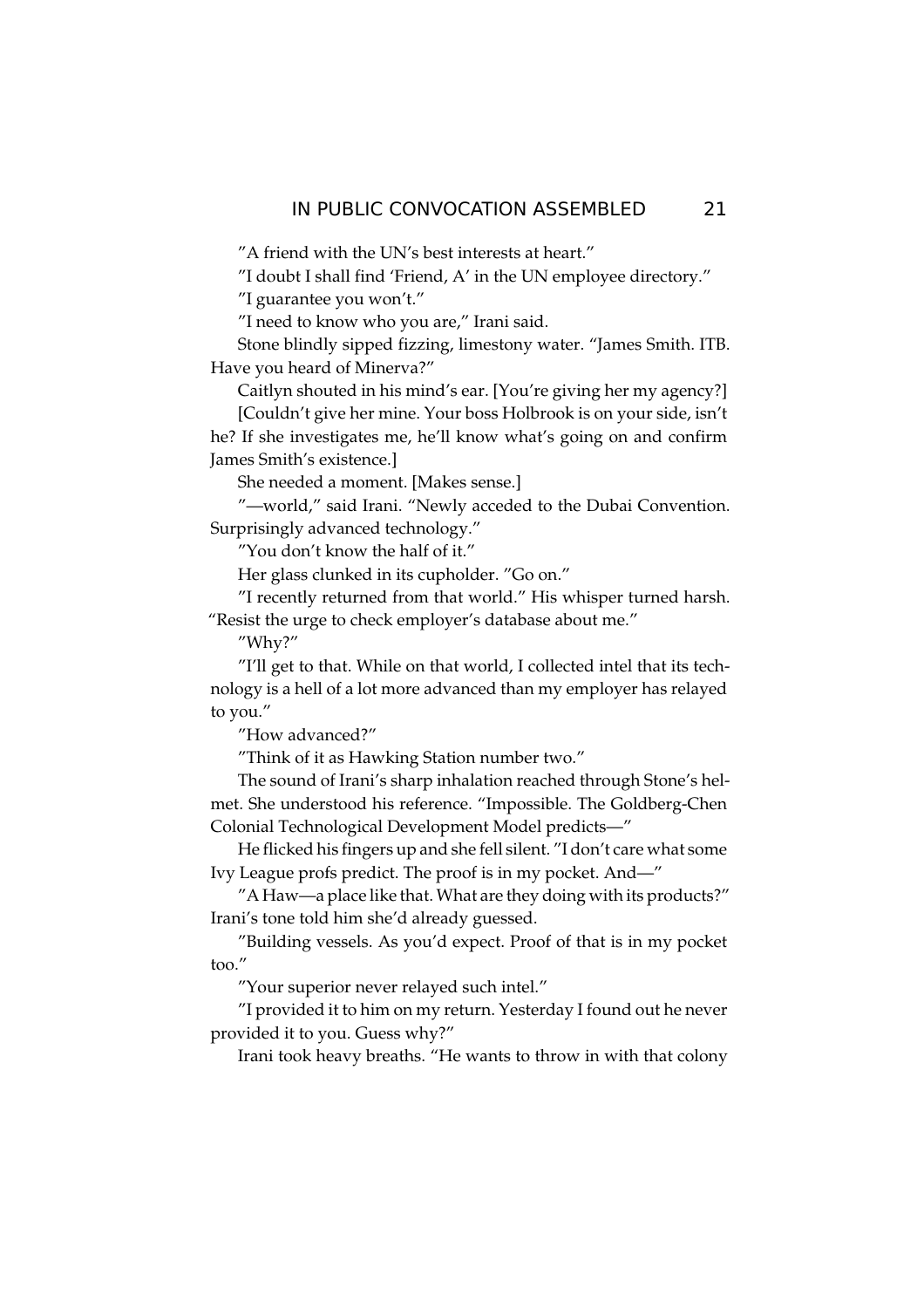against us? Even more impossible."

He chuckled out a breath. "Whose poli sci model predicts that power brokers never plot coups?"

More heavy breaths. "True, I know how this town works. But your employer couldn't keep so great a secret for so long. We would have found out."

"Would you?"

The front door chimed. Footsteps and the echo of rain on concrete and glass overwhelmed the lounge's ambient music for a moment. Stone kept his head from jerking up toward the door. Hopefully Irani had the same self-control.

Behind the counter, oxygen jetted into water. Irani said, "You said you have proof."

"You'll find it on the beanbag next to your left hand when you end your daily meditation." Hard leather soles clapped on the concrete floor toward them. "Shh."

She didn't reply. Good. Stone listened to the new arrival. The footsteps stopped. The beanbag on the other side of Irani rustled as the new arrival plopped into it. A metallic creak meant the articulation on the helmet over the new arrival's seat needed maintenance. Give the person thirty seconds to pick a program and start meditating...

Stone pushed the helmet above his eyes and ears. He squinted and looked at Irani. The ends of her brown hair peeked out from her helmet. Her trim figure sank into her beanbag. She breathed slowly and deeply, her lush lips parted.

If she wasn't entranced by a meditation program, she put on a good act.

Stone forced his legs off his beanbag to the floor like a man not fully returned to Manhattan. He dug into his pockets and found the memory stick with false intel.

And left it in his pocket. He wanted more cover in case someone noticed a memory stick on her beanbag.

He padded toward the barista. On his way, he pulled another twenty G from his wallet. Rested the bill on the counter. "Pen and paper?"

"You have an insight? You're right, getting it down the old-